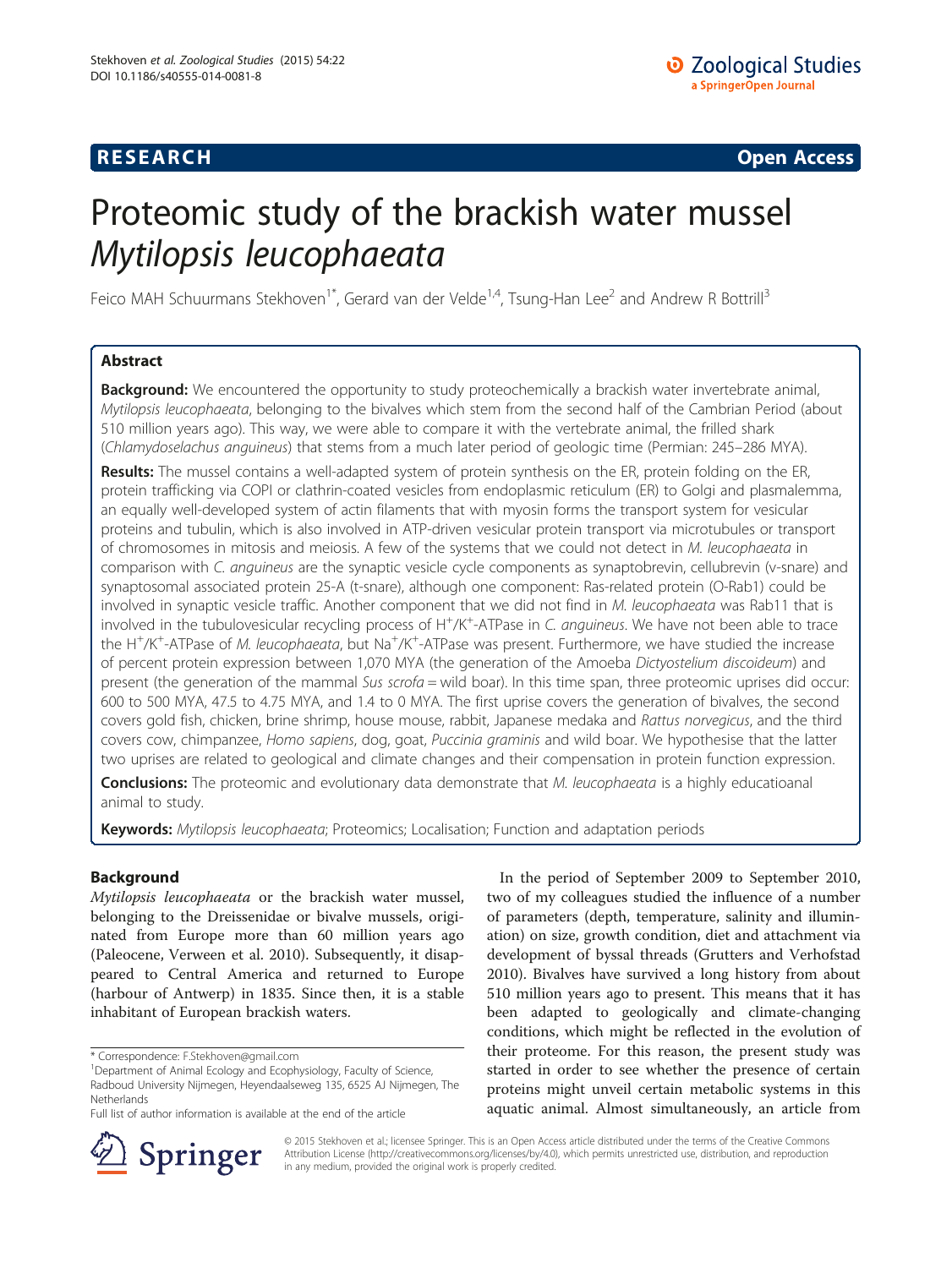<span id="page-1-0"></span>Riva et al. [\(2012\)](#page-15-0) did so in relation to the effect of a pollutant (triclosan) on the metabolism of Dreissena polymorpha with emphasis on gills. In the same year, Fields et al. [\(2012\)](#page-14-0) and Tomanek et al. [\(2012\)](#page-15-0) published a study on the effect of temperature and hyposalinity on protein expression in the gills of the Mytilidae Mytilus galloprovincialis and Mytilus trossulus. In addition, we were interested in comparing amino acid sequences of our mussel with animals stemming from later periods of life in order to cheque the phylogenetic developments that had taken place meanwhile.

#### Methods

Forty individuals of the brackish water mussel, caught from a branch of the North Sea Channel to Amsterdam harbour, were taken by scalpel knives and tweezers from their shells, yielding a total wet weight of 1.8 g, sufficient for further analysis. The body parts were taken up in 5 ml triethanolamine HCl, pH 7.0 in 25% glycerol in the presence of 0.5 mM phenylmethylsulfonyl fluoride (PMSF) to prevent autolysis (Schuurmans Stekhoven et al. [2003](#page-15-0)). Further procedures, such as Potter-Elvehjem homogenisation; fractionated centrifugation to fractions F1, F2 and F3; delipidation of fractions prior to electrophoresis; electrophoretic separation of proteins in the fractions; staining and destaining of the gels; determination of the apparent molecular weights of the protein bands on gel; excision of the protein bands; transport to the mass spectrometric analysis laboratory in Leicester; as well as the mass spectrometric analysis itself, is given in full detail in our previous publication (Schuurmans Stekhoven et al. [2010\)](#page-15-0).

Information as to the cellular localisation and function of the analysed proteins stem from handbooks like Biochemistry of Hubert Stryer, Google (Scholar), Pubmed. com, BLAST and UniProtKB/Swiss-Prot Protein Knowledgebase and literature referred to therein. The absorption spectrum of the brownish coloured F1 fraction (325 to 750 nm) was made with a Zeiss M4QIII spectrophotometer at 20- to 50-nm intervals. A 100 μl of the F1 fraction was dissolved in 1 ml 2% SDS, subsequently centrifuged for 5 min at 5,000 rpm in a table top centrifuge, and the supernatant scanned.

#### Results

#### Homogenisation and fractional centrifugation

Potter-Elvehjem homogenisation of the mussels required very harsh and frequent pottering, yielding a brownish homogenate. Subsequent centrifugation at 1,200, 9,000, and 100,000 g yielded the F1 to F3 fractions. Total protein (mg) of the fractions amounted to 78.3 for F1, 7.03 for F2 and 6.2 for F3, hence ratio F1:F2; F3 = 12.6:1.13:1.0. This ratio brought about association with the kidney (21.5:11.2:1.0) and colon (19.4:3.9:1.0) of the frilled shark Chlamydoselachus anguineus (Schuurmans Stekhoven et al. [2012\)](#page-15-0) in which particular proteins (L-plastin, moesin, filamin A and  $\alpha$ -actinin) are serving as additional construct in linking filaments (microtubules) to the plasma membrane. However, in the mussel case, in particular in relation to the brown colour of F1, and less so of F2, we had to think more in terms of byssal threads, the biopolymers by which mussels attach themselves to their substrate like rocks or even ship walls. The brown colour is based on an aqueous solution of pheomelanin (Napolitano et al. [2008](#page-15-0)) of which the almost exponential absorption curve (down to 325 nm) fits to our curve of M. leucophaeata F1 (Figure 1). Byssal threads apparently are high MW biopolymers as F1 did not demonstrate any entrance of protein into the gel. This started only in the lightly brown F2 and came to full expression by the light yellow F3, which demonstrated proteins in the apparent molecular weight range of 14.1 to 240 kDa (Tables [1,](#page-2-0) [2](#page-4-0), [3](#page-6-0) and [4\)](#page-8-0). The tables are subdivided into prokaryotic and eucaryotic ribosomal subunits (Table [1](#page-2-0)), proteins from the ER, Golgi network and plasma membrane (Table [2](#page-4-0)), proteins of the cytoskeleton and muscle (Table [3](#page-6-0)) and cellular vacuoles, vaults, nuclei and mitochondria (Table [4\)](#page-8-0). From all these proteins, the prokaryotic or eucaryotic origin is mentioned as well as the function and cellular localisation as could be found in literature, including data banks. All proteins are accompanied by their accession numbers from [UniProtKB/SwissProt] between square brackets. Confusion between capital O and the number zero is excluded since capital O is only present at the first position and number zero in any position from 2 to 6 of the accession series. Translation of the accession data to protein easily occurs by using the programme PubMed [\(www.ncbi.nlm.](http://www.ncbi.nlm.nih.gov/pubmed) [nih.gov/pubmed](http://www.ncbi.nlm.nih.gov/pubmed)) by choosing the term protein.

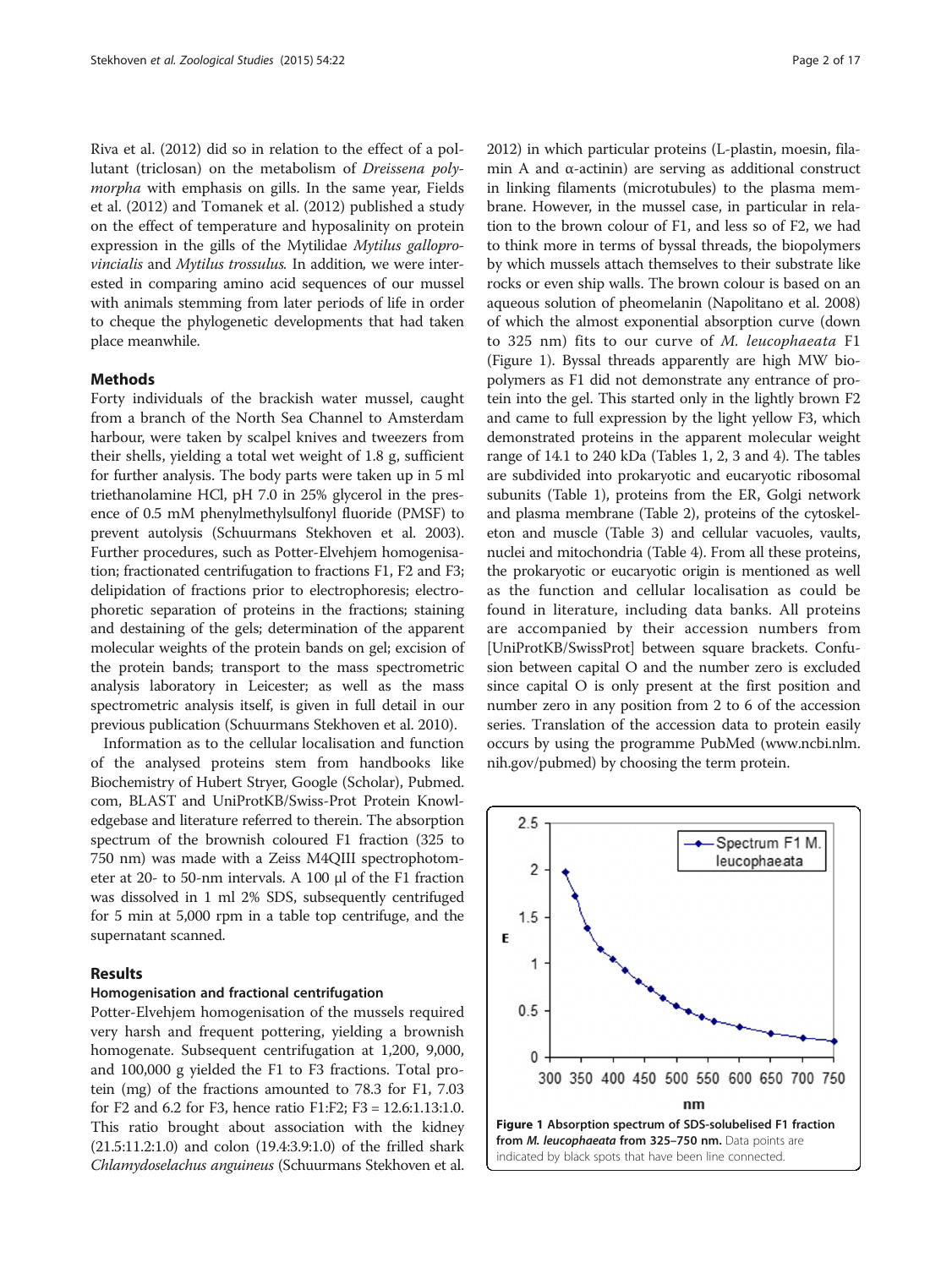| Ribosomal subunit | Pro-/eucaryote                                  | <b>Function</b>                                               | Localisation                                                |
|-------------------|-------------------------------------------------|---------------------------------------------------------------|-------------------------------------------------------------|
| 30S-S1 [Q9HZ71]   | Pseudomonas aeruginosa PAO1                     | Protein synthesis                                             | Protoplasma                                                 |
| 30S-S2 [C3K5E6]   | Pseudomonas fluorescens SBW25                   | Idem                                                          | Idem                                                        |
| 30S-S3 [Q3K5Z4]   | Pseudomonas fluorescens PfO-1                   | Idem                                                          | Idem                                                        |
| 30S-S4 [Q3K611]   | Pseudomonas fluorescens PfO-1                   | Idem                                                          | Idem                                                        |
| 30S-S5 [C3K2V9]   | Pseudomonas fluorescens SBW25                   | Idem                                                          | Idem                                                        |
| 30S-S6 [A4XPZ7]   | Pseudomonas mendocina ymp                       | Idem                                                          | Idem                                                        |
| 30S-S7 [C3K2Y0]   | Pseudomonas fluorescens SBW25                   | Idem                                                          | Idem                                                        |
| 30S-S7 [A1AGM8]   | Escherichia coli APEC O1                        | Idem                                                          | Idem                                                        |
| 30S-S8 [A4VHP4]   | Pseudomonas stutzeri A1501                      | Idem                                                          | Idem                                                        |
| 30S-S9 [C3K6E2]   | Pseudomonas fluorescens SBW25                   | Idem                                                          | Idem                                                        |
| 30S-S10 [A4VHM9]  | Pseudomonas stutzeri A1501                      | Idem                                                          | Idem                                                        |
| 30S-S11 [A4VHQ3]  | Pseudomonas stutzeri A1501                      | Idem                                                          | Idem                                                        |
| 30S-S13 [C3K2V4]  | Pseudomonas fluorescens SBW25                   | Idem                                                          | Idem                                                        |
| 30S-S14 [Q48D49]  | Pseudomonas syringae pv. phaseolicola 1448A     | Idem                                                          | Idem                                                        |
| 50S-L1 [C3K246]   | Pseudomonas fluorescens SBW25                   | Idem                                                          | Idem                                                        |
| 50S-L1 [Q889Y1]   | Pseudomonas syringae pv. tomato str. DC3000     | Idem                                                          | Idem                                                        |
| 50S-L2 [C3K2X3]   | Pseudomonas fluorescens SBW25                   | Idem                                                          | Idem                                                        |
| 50S-L3 [C3K2X6]   | Pseudomonas fluorescens SBW25                   | Idem                                                          | Idem                                                        |
| 50S-L4 [C3K2X5]   | Pseudomonas fluorescens SBW25                   | Idem                                                          | Idem                                                        |
| 50S-L5 [C3K2W4]   | Pseudomonas fluorescens SBW25                   | Idem                                                          | Idem                                                        |
| 50S-L6 [B1JAJ7]   | Pseudomonas putida W619                         | Idem                                                          | Idem                                                        |
| 50S-L9 [C3KE70]   | Pseudomonas fluorescens SBW25                   | Idem                                                          | Idem                                                        |
| 50S-L9 [A1AJA7]   | Escherichia coli APEC O1                        | Idem                                                          | Idem                                                        |
| 50S-L10 [C3K2Y5]  | Pseudomonas fluorescens SBW25                   | Idem                                                          | Idem                                                        |
| 50S-L11 [C3K2Y7]  | Pseudomonas fluorescens SBW25                   | Idem                                                          | Idem                                                        |
| 50S-L13 [C3K6E1]  | Pseudomonas fluorescens SBW25                   | Idem                                                          | Idem                                                        |
| 50S-L14 [A4VHP0]  | Pseudomonas stutzeri A1501                      | Idem                                                          | Idem                                                        |
| 50S-L15 [C3K2V7]  | Pseudomonas fluorescens SBW25                   | Idem                                                          | Idem                                                        |
| 50S-L16 [C3K2W9]  | Pseudomonas fluorescens SBW25                   | Idem                                                          | Idem                                                        |
| 50S-L17 [A4VHQ6]  | Pseudomonas stutzeri A1501                      | Idem                                                          | Idem                                                        |
| 50S-L18 [C3K2W0]  | Pseudomonas fluorescens SBW25                   | Idem                                                          | Idem                                                        |
| 50S-L19 [C3K1G8]  | Pseudomonas fluorescens SBW25                   | Idem                                                          | Idem                                                        |
| 50S-L22 [A4XZ85]  | Pseudomonas mendocina ymp                       | Idem                                                          | Idem                                                        |
| 50S-L24 [C3K2W5]  | Pseudomonas fluorescens SBW25                   | Idem                                                          | Idem                                                        |
| 50S-L25 [Q3K6W3]  | Pseudomonas fluorescens Pf 0-1                  | Idem                                                          | Idem                                                        |
| 40S-SA [A3RLT6]   | Pinctada fucata (pearl oyster)                  | Protein synthesis                                             | ER                                                          |
| 40S-SA [P38981]   | Urechis caupo (spoon worm)                      | Assembly and/or stabilisation<br>of the 40S ribosomal subunit | Localisation in adhesion<br>complexes (Willett et al. 2010) |
| 40S-S2 [O18789]   | Bos taurus (cattle)                             | Protein synthesis                                             | ER                                                          |
| 40S-S3 [P23396]   | Homo sapiens (human)                            | Idem                                                          | Idem                                                        |
| 40S-S3a [A7S3J7]  | Nematostella vectensis<br>(starlet sea anemone) | Idem                                                          | Idem                                                        |
| 40S-S4 [Q4GXU6]   | Carabus granulatus (beetle)                     | Idem                                                          | Idem                                                        |
| 40S-S5 [P46782]   | Homo sapiens (human)                            | Idem                                                          | Idem                                                        |

## <span id="page-2-0"></span>Table 1 Ribosomal composition of the F3 fraction (14.1 to 240 kDa) of M. leucophaeata in the prokaryotic and eucaryotic range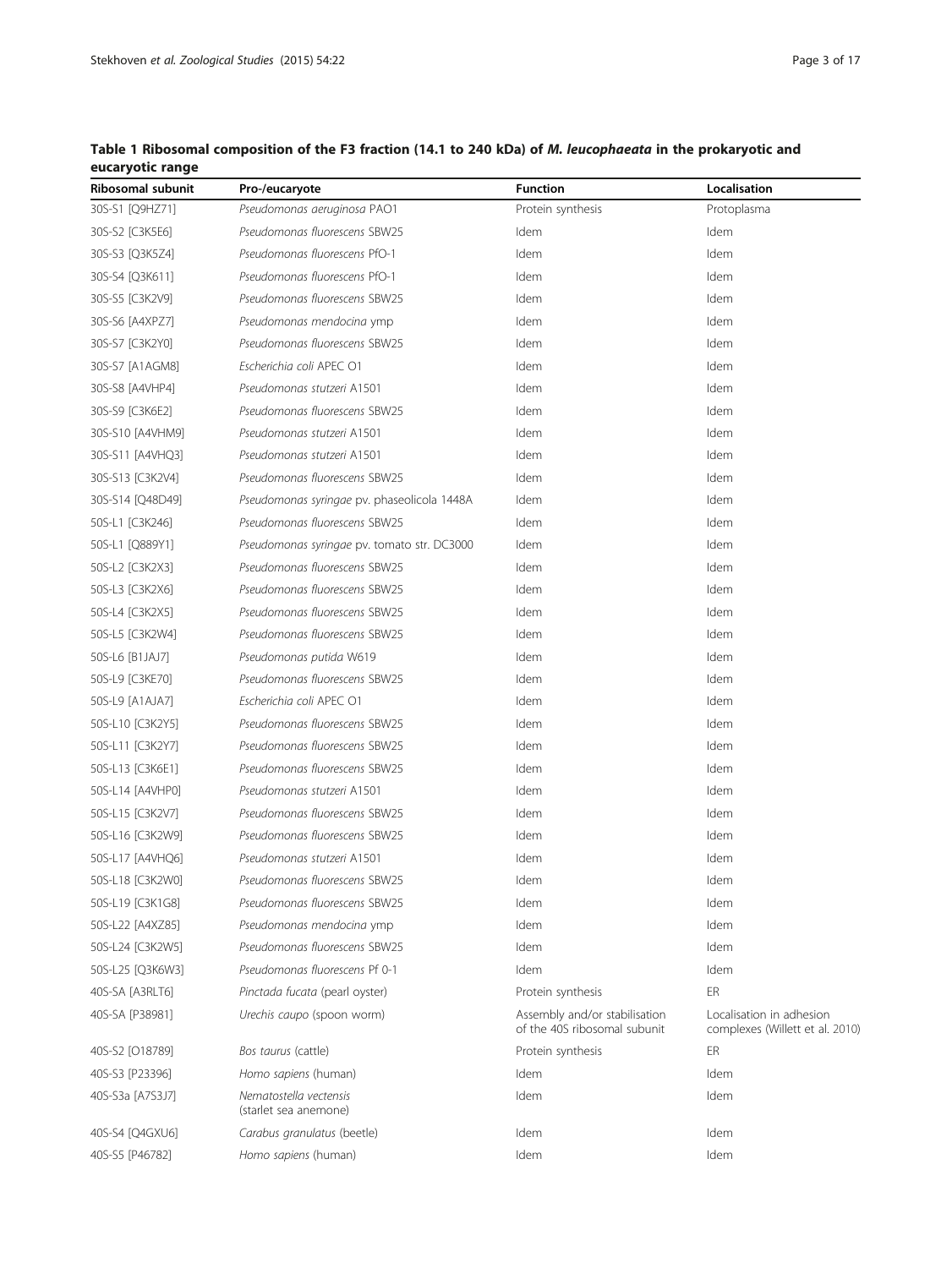| 40S-S6 [Q90YR8]       | Ictalurus punctatus (channel catfish)          | Idem              | Idem                                                                                                      |
|-----------------------|------------------------------------------------|-------------------|-----------------------------------------------------------------------------------------------------------|
| 40S-S7 [A6H769]       | Bos taurus (cow)                               | rRNA maturation   | Together with NEK6<br>(serine/threonine kinase)<br>in centrosome (microtubule<br>organising centre, MTOC) |
| 40S-S9 [A6QLG5]       | Bos taurus (cow)                               | Protein synthesis | ER                                                                                                        |
| 40S-S13 [P49393]      | Xenopus tropicalis (western clawed frog)       | Idem              | Idem                                                                                                      |
| 40S-S14 [P14130]      | Drosophila melanogaster (fruit fly)            | Idem              | Idem                                                                                                      |
| 40S-S16 [P14131]      | Mus musculus (house mouse)                     | Idem              | Idem                                                                                                      |
| 40S-S17 [A5PK63]      | Bos taurus (cattle)                            | Idem              | Idem                                                                                                      |
| 40S-S18 [A5JST6]      | Capra hircus (goat)                            | Idem              | Idem                                                                                                      |
| 40S-S18 [Q8IT98]      | Argopecten irradians (bay scallop)             | Idem              | Idem                                                                                                      |
| 40S-S19 [Q94613]      | Mya arenaria (soft-shell clam)                 | Idem              | Idem                                                                                                      |
| 40S-S24 [O42387]      | Takifugu rubripes (tiger puffer)               | Idem              | Idem                                                                                                      |
| 40S-S26 [P27085]      | Octopus vulgaris                               | Idem              | Idem                                                                                                      |
| 40S-S27-like [P24051] | Rattus norvegicus (Norway rat)                 | Idem              | Idem                                                                                                      |
| 60S-L4 [P50878]       | Rattus norvegicus (Norway rat)                 | Idem              | Idem                                                                                                      |
| 60S-L4-B [P02385]     | Xenopus laevis (African clawed frog)           | Idem              | Idem                                                                                                      |
| 60S-L5 [P09895]       | Rattus norvegicus (Norway rat)                 | Idem              | Idem                                                                                                      |
| 60S-L5 [O76190]       | Bombyx mori (silk worm)                        | Idem              | Idem                                                                                                      |
| 60S-L7a [Q90YW2]      | Ictalurus punctatus (channel catfish)          | Idem              | Idem                                                                                                      |
| 60S L7c[O60143]       | Schizosaccharomyces pombe 972 h-               | Idem              | Idem                                                                                                      |
| 60S-L8 [P41569]       | Aedes albopictus (Asian tiger mosquito)        | Idem              | Idem                                                                                                      |
| 60S-L12 [E2RR58]      | Canis lupus familiaris (dog)                   | Idem              | Idem                                                                                                      |
| 60S-L16a [P26784]     | Saccharomyces cerevisiae S288c (baker's yeast) | Idem              | Idem                                                                                                      |
| 60S-L17 [A0NGY0]      | Anopheles gambiae (African malaria mosquito)   | Idem              | Idem                                                                                                      |
| 60S-L23a [P62750]     | Homo sapiens (human)                           | Idem              | Idem                                                                                                      |
| 60S-L26 [P12749]      | Rattus norvegicus (Norway rat)                 | Idem              | Idem                                                                                                      |

## Table 1 Ribosomal composition of the F3 fraction (14.1 to 240 kDa) of M. leucophaeata in the prokaryotic and eucaryotic range (Continued)

With names of the animals to whom the proteins are related + function and cellular localisation of these proteins.

Table [1](#page-2-0) shows that 52% of the ribosomal subunits is of bacterial origin with a decreasing order in percentage for Pseudomonas fluorescens (32.8%), Pseudomonas stutzeri (7.5%), Pseudomonas mendocina (3%), Pseudomonas syringae (3%), Escherichia coli (3%), Pseudomonas putida (1.5%) and Pseudomonas aeruginosa (1.5%). The other half of the components is occupied by eucaryotes, ranging from pearl oyster to Norway rat. Possible causes and impacts of the bacterial contamination will be handled under '[Discussion](#page-11-0)' section.

Outside Table [1,](#page-2-0) only very few bacterial proteins have been identified, except peptidoglycan-associated lipoprotein in the plasma membrane of P. putida (Table [2](#page-4-0)), outer membrane porin F from P. fluorescens (Table [2](#page-4-0)) and 2,3-bisphosphoglycerate-dependent phosphoglycerate mutase from Rhodospirillum centenum SW (Table [2](#page-4-0)). The latter photosynthetic bacterium is housing in marine and brackish water and so can be easily caught by

the mussel valves. Still another intruder in the list of proteomics is ribulose bisphosphate carboxylase from Agrostis stolonifera (creeping bent grass) as this reaction takes place in chloroplasts. The habitat of creeping bent grass is on wetlands with tolerance to flooding (Garry Oak Ecosystems Recovery team: [www.goert.ca/documents/A.](http://www.goert.ca/documents/A.stolonifera.pdf) [stolonifera.pdf](http://www.goert.ca/documents/A.stolonifera.pdf)) or inundation of riparian zones which may have brought the plants in contact with the mussels.

Major intracellular activities, presented in Table [2](#page-4-0), are protein folding on endoplasmic reticulum (ER) (endoplasmin, peptidyl-prolyl cis-trans isomerase  $C =$  cyclophilin C), assembly of multimeric protein complexes inside the ER (heat-shock 70 kDa protein cognate 3, 78 kDa glucoseregulated protein) and protein translocon formation across the ER (dolichyl-diphosphooligosaccharide protein glycosyltransferase). In addition, we found a number of transport processes, such as cargo transport from trans-Golgi to plasma membrane (guanine nucleotide-binding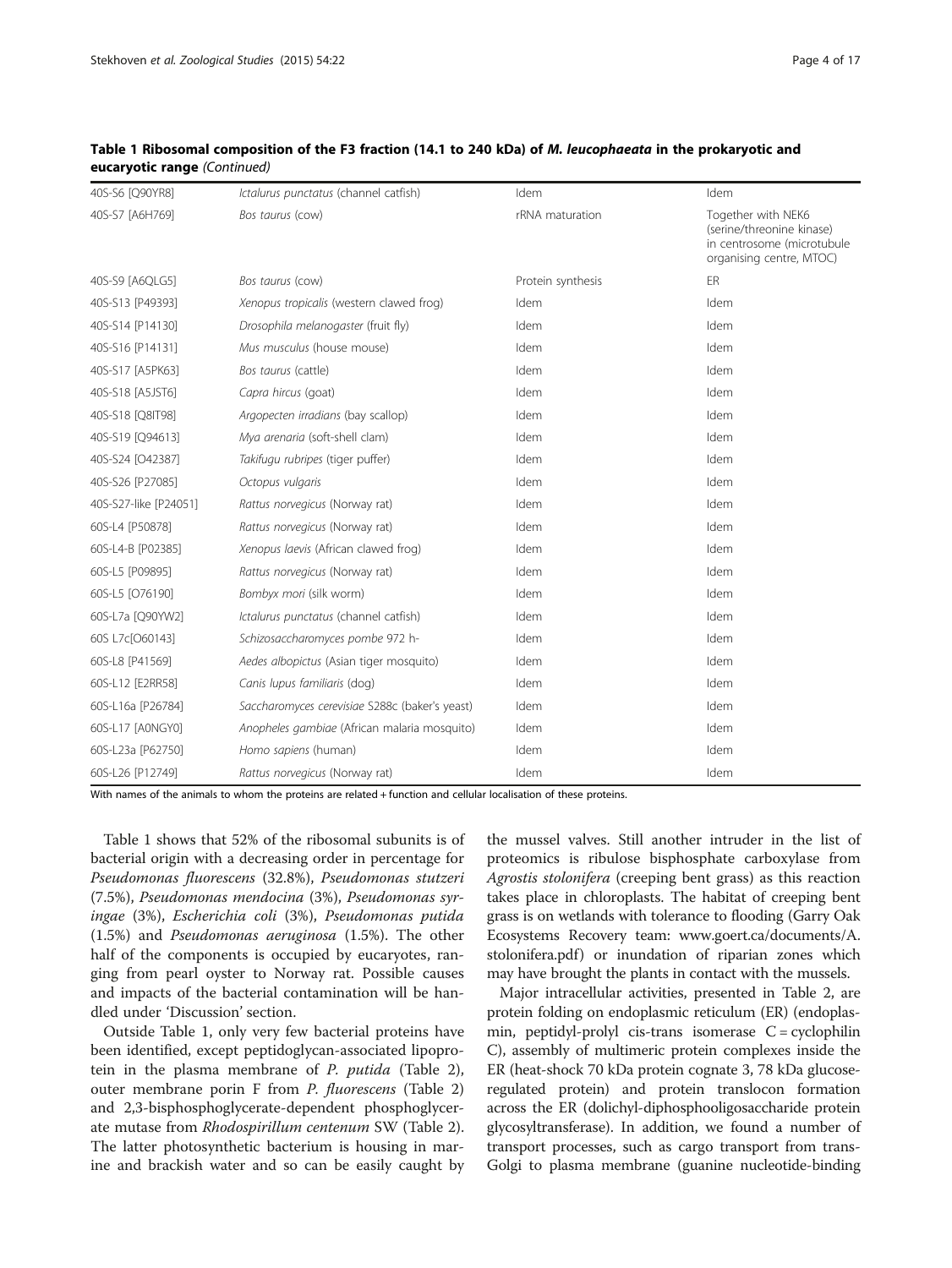| Protein                                                                                                            | Pro-/Eucaryote                                                | <b>Function</b>                                                                                                                                                                                                                          | Localisation                                                                                                                                                                         |
|--------------------------------------------------------------------------------------------------------------------|---------------------------------------------------------------|------------------------------------------------------------------------------------------------------------------------------------------------------------------------------------------------------------------------------------------|--------------------------------------------------------------------------------------------------------------------------------------------------------------------------------------|
| Endoplasmin [O18750]                                                                                               | Oryctolagus<br>cuniculus (rabbit)                             | Ca <sup>2+</sup> -binding protein, possibly involved in<br>protein folding (Rowling et al. 1994)                                                                                                                                         | ER                                                                                                                                                                                   |
| Guanine nucleotide-binding<br>protein subunit β [Q5GIS3]                                                           | Pinctada fucata<br>(Japanese pearl<br>oyster)                 | Cargo transport from trans-Golgi network to<br>plasma membrane                                                                                                                                                                           | Golgi network and plasmalemma<br>(Irannejad and Wedegaertner 2010)                                                                                                                   |
| AP-1 complex, subunit<br>β-1 [O35643]                                                                              | Mus musculus<br>(mouse)                                       | Subunit of adaptor protein complex-1,<br>involved in protein sorting, mediating the<br>recruitment of clathrin to the membrane<br>and recognition of sorting signals within the<br>cytoplasmic tails of transmembrane cargo<br>molecules | Trans-Golgi network and/or clathrin-coated<br>vesicles (UniProt KB/Swiss- Prot:O35643.2, cf.<br>Robinson and Bonifacino 2001)                                                        |
| Clathrin heavy chain 1 [P11442]                                                                                    | Rattus norvegicus                                             | Involved in cargo sorting (cf. adaptor protein<br>complex-1 of Mus musculus)                                                                                                                                                             | Clathrin-coated vesicles at the plasma<br>membrane or trans-Golgi network                                                                                                            |
| a-Amylase [P04745]                                                                                                 | Homo sapiens<br>(human)                                       | Formation of maltose, maltotriose and<br>a-dextrin from starch                                                                                                                                                                           | In oyster (Crassostrea gigas) preferentially in<br>digestive tract (Huvet et al. 2003), RER, Golgi,<br>cisternae, condensing vacuoles, and<br>secretory granules (Geuze et al. 1979) |
| Glyceraldehyde-3-phosphate<br>dehydrogenase 2 [Q9ESV6]                                                             | Rattus norvegicus                                             | Conversion of glyceraldehyde-3P to<br>1,3-bisphosphoglycerate; + Rab2 and<br>protein kinase Ci driven tubulovesicular<br>recycling of proteins from the Golgi to the<br>ER (Tisdale et al. 2009)                                         | Vesicular tubular clusters                                                                                                                                                           |
| Transitional endoplasmic<br>reticulum ATPase (TERA)<br>[P03974]                                                    | Sus scrofa (wild<br>boar)                                     | Involved in fragmentation of Golgi stacks<br>during mitosis and reassembly after mitosis;<br>further is TERA involved in the formation of<br>tER (transitional ER) (UniProt KB/Swiss-Prot<br>information)                                | Golgi and ER                                                                                                                                                                         |
| Guanine nucleotide-binding<br>protein G(o), subunit a [O15976]                                                     | Mizuhopecten<br>yessoensis<br>(Yesso scallop)                 | Major neural signalling GTPase. Reacts on<br>food deprivation (Hofler and Koelle 2011)                                                                                                                                                   |                                                                                                                                                                                      |
| Idem G(q), subunit a [P38411]                                                                                      | Lymnaea stagnalis<br>(great pond snail)                       |                                                                                                                                                                                                                                          |                                                                                                                                                                                      |
| Guanine nucleotide-binding<br>protein subunit β-2-like 1, Rack1<br>= receptor for activated c<br>kinase-1 [Q93134] | Biomphalaria<br>glabrata (blood fluke<br>planorb = gastropod) | Involved in integrin signalling at adhesions,<br>e.g. in a complex with kindlin-3                                                                                                                                                        | Plasmalemma (Feng et al. 2012)                                                                                                                                                       |
| Peptidyl-prolyl cis-trans isomer-<br>ase C (cyclophilin C) [Q08E11]                                                | Bos taurus (cow)                                              | Cyclophilin is a protein folding catalyst                                                                                                                                                                                                | ER (Wang and Heitman 2005)                                                                                                                                                           |
| Actin, cytoplasmic 2 (from<br>fibroblastic and epithelial cells)<br>[A2BDB0]                                       | Xenopus laevis<br>(African clawed frog)                       | Probably involved in contractile ring<br>formation (Dugina et al. 2009)                                                                                                                                                                  | Colocalisation with myosin 2a in stress<br>fibres and with VASP (vasodilator-stimulated<br>phosphoprotein) in lamellipodia and focal<br>adhesions (Dugina et al. 2009)               |
| ADP-ribosylation factor 1 (Arf 1)<br>[P36579]                                                                      | Schizosacharomyces<br>pombe 972 h-                            | Protein trafficking via COPI or clathrin-coated<br>vesicles from ER to Golgi and plasmalemma                                                                                                                                             | Cis/trans-Golgi and plasmalemma<br>(Chavrier and Goud 1999; D'Souza-Schorey<br>and Chavrier 2006)                                                                                    |
| Peptidoglycan-associated<br>lipoprotein [P0A138]                                                                   | Pseudomonas<br>putida KT2440                                  | Presence in bivalves may be due to ingestion<br>by the host (Wood 2011)                                                                                                                                                                  | Cell outer membrane                                                                                                                                                                  |
| Sarcoplasmic/endoplasmic<br>reticulum calcium ATPase 3<br>[Q9YGL9]                                                 | Gallus gallus<br>(chicken)                                    | Involved in muscle contraction                                                                                                                                                                                                           | Localisation is in the name                                                                                                                                                          |
| Outer membrane porin F<br>[P37726]                                                                                 | Pseudomonas<br>fluorescens                                    | Stabilisation of plasmalemma (multipass<br>membrane protein)                                                                                                                                                                             | Cell outer membrane (cf. VDAC in C.<br>anguineus, Schuurmans Stekhoven et al.<br>2012)                                                                                               |
| Ribulose bisphosphate<br>carboxylase large chain<br>$[A1EA16]$                                                     | Agrostis stolonifera<br>(creeping bent<br>grass)              | Ribulose 1,5-bisphosphate + $CO_2$ + H <sub>2</sub> O $\rightarrow$ 2<br>3-P-glycerate + 2H <sup>+</sup> , and 3-P-glycerate +<br>2-P-glycolate $\rightarrow$ ribulose 1,5-bisP + O <sub>2</sub>                                         | Reactions take place in chloroplasts;<br>presence in mollusks indicates<br>contamination by plants                                                                                   |
| Glycogen phosphorylase from<br>liver [P06737]                                                                      | Homo sapiens<br>(human)                                       | Glycogen $(n)$ + Pi $\leftrightarrow$ glucose-1P + glycogen(n-1)                                                                                                                                                                         | Microsomal fraction (ER or glycogen particles)<br>(Tata 1964, Margolis et al. 1979)                                                                                                  |

## <span id="page-4-0"></span>Table 2 Proteins from ER, Golgi network and plasma membrane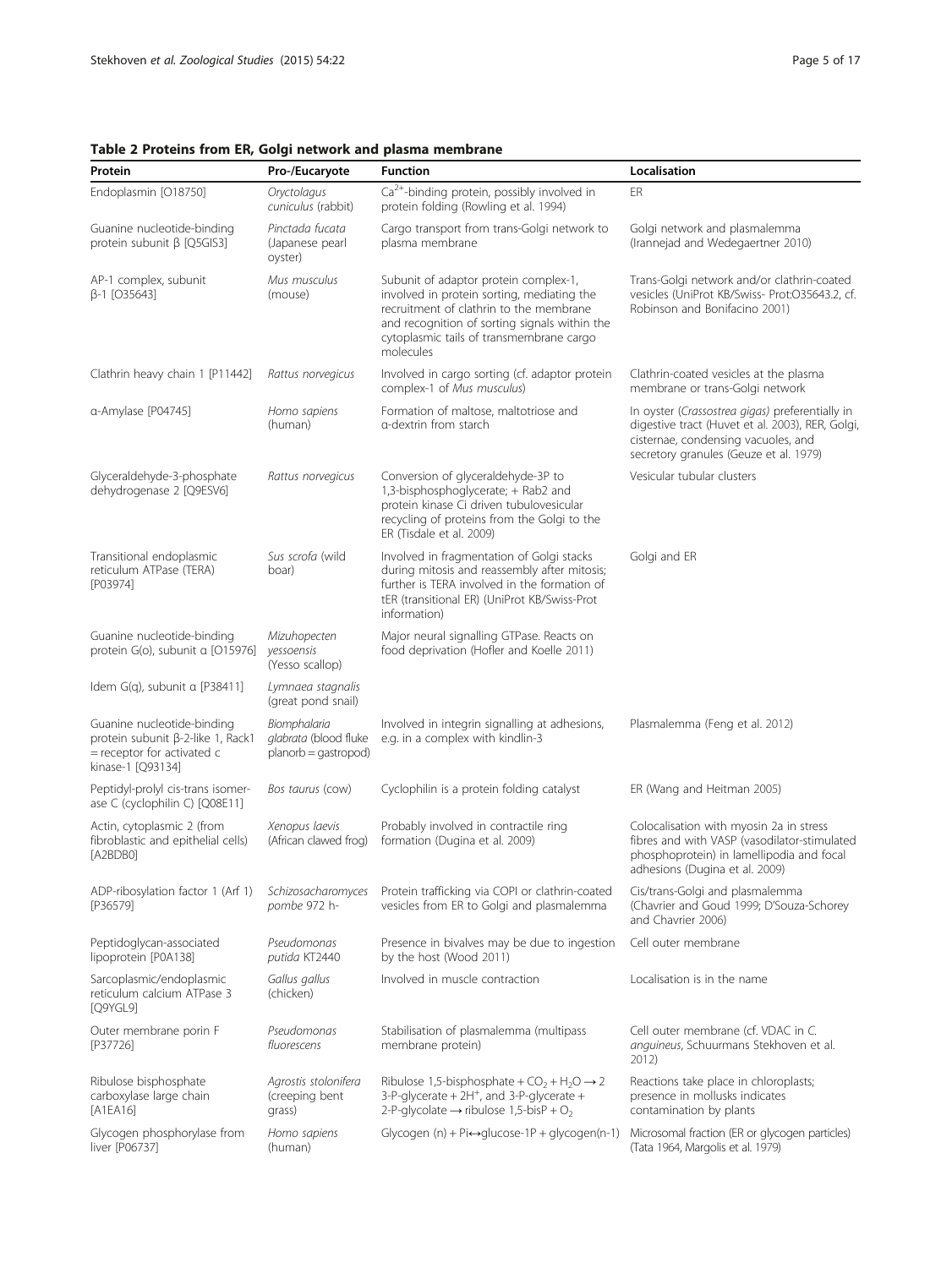| Heat shock 70 kDa protein<br>[P08106]                                                       | Gallus gallus<br>(chicken)                                   | Conservation of protein shape and anti-stress<br>protectant (De Maio 1999)                                                                                                                                                   | Cytosol, plasma membrane and endosomes +<br>lysosomes (Nylandsted et al. 2004)                                                                                                                                  |
|---------------------------------------------------------------------------------------------|--------------------------------------------------------------|------------------------------------------------------------------------------------------------------------------------------------------------------------------------------------------------------------------------------|-----------------------------------------------------------------------------------------------------------------------------------------------------------------------------------------------------------------|
| Heat shock 70 kDa protein<br>cognate 3 [P29844]                                             | Drosophila<br>melanogaster (fruit fly)                       | Probably plays a role in facilitating the<br>assembly of multimeric protein complexes<br>inside the FR                                                                                                                       | ER (for additional locations and<br>actions see above)                                                                                                                                                          |
| 78 kDa glucose-regulated<br>protein [Q16956]                                                | Aplysia californica<br>(California sea hare)<br>$=$ mollusc) | Belongs to the heat shock protein 70 family<br>with function as above                                                                                                                                                        | ER                                                                                                                                                                                                              |
| Dolichyl-diphosphooligosaccharide-<br>protein glycosyltransferase subunit<br>STT3A [P46977] | Homo sapiens<br>(human)                                      | Transfer of a high mannose oligosaccharide to<br>Asn-X-Ser/Thr in nascent polypeptide chains.<br>The complex associates with Sec61 at the<br>channel forming translocon complex for pro-<br>tein translocation across the ER | ER (expressed at high levels in the<br>placenta, liver, muscle, pancreas; low in<br>the brain, lung, and kidney)                                                                                                |
| Calcium transporting ATPase<br>[P22700]                                                     | Drosophila<br>melanogaster (fruit fly)                       | Reversible Ca <sup>2+</sup> transport                                                                                                                                                                                        | Via ER and plasmalemma                                                                                                                                                                                          |
| Trypsin [P00761]                                                                            | Sus scrofa (wild boar)                                       | Serine protease                                                                                                                                                                                                              | In digestive tract (synthesised in pancreas),<br>localised in plasmalemma (Takeuchi et al.<br>2000)                                                                                                             |
| Na <sup>+</sup> /K <sup>+</sup> -ATPase, α-subunit<br>[P05025]                              | Torpedo californica<br>(Pacific electric ray)                | 3Na <sup>+</sup> /2 K <sup>+</sup> exchange                                                                                                                                                                                  | Plasmalemma                                                                                                                                                                                                     |
| Gelsolin-like protein 1 [Q7JQD3]                                                            | Lumbricus terrestris<br>(common earth<br>worm)               | Regulator of actin filament assembly and<br>disassembly                                                                                                                                                                      | Plasma and intracellular membranes,<br>including ER, cortical vesicles and<br>mitochondria, plus short actin filaments<br>adhering to the plasma membrane (Hartwig<br>et al. 1989) renal brush border membranes |
| Malate dehydrogenase<br>cytoplasmic [Q6PAB3]                                                | Xenopus laevis<br>(African clawed frog)                      | Oxidation of malate to oxaloacetate; confers<br>selectivity of the nucleic acid-conducting<br>channel in renal brush border membranes<br>(Hanss et al. 2002)                                                                 | Renal brush border membranes                                                                                                                                                                                    |
| Guanine nucleotide- binding<br>protein subunit β-1 [P17343]                                 | Caenorhabditis<br>elegans                                    | Involved in Gaßy activation of phospholipase<br>c activity in a cellular signalling process<br>(Yan et al. 2007)                                                                                                             | Localisation not disclosed                                                                                                                                                                                      |
| Ras-related protein O-Rab1<br>[P22125]                                                      | Discopyge ommata<br>(ocellated electric ray)                 | Probably involved in vesicular traffic                                                                                                                                                                                       | O-Rab1 was found largely in the synaptic<br>vesicle fraction (Ngsee et al. 1991)                                                                                                                                |
| Enolase [O02654]                                                                            | Loligo pealei (longfin<br>inshore squid)                     | Conversion of 2-phosphoglycerate ↔<br>phosphenolpyruvate + $H_2O$                                                                                                                                                            | Cytoplasm and plasma membrane of<br>synaptosomes (Ueta et al. 2004)                                                                                                                                             |
| 2,3-bisphosphoglycerate-<br>dependent phosphoglycerate<br>mutase [B6IYD3]                   | Rhodospirillum<br>centenum SW                                | Catalyses the interconversion of<br>2-phosphoglycerate and 3-phosphoglycerate                                                                                                                                                |                                                                                                                                                                                                                 |
| Ras-related protein Rap-1b<br>[A5A6J7]                                                      | Pan troglodytes<br>(chimpanzee)                              | $Ca2+$ ATPase effector<br>(Lacabaratz-Porret et al. 1998)                                                                                                                                                                    | Plasmalemma (Marridonneau-Parini and de<br>Gunzburg 1992; Mollinedo et al. 1993)                                                                                                                                |

Table 2 Proteins from ER, Golgi network and plasma membrane (Continued)

protein), protein sorting at trans-Golgi network and recruitment of clathrin to the membrane (AP-1 complex, clathrin heavy chain 1), protein trafficking via COPI or clathrin-coated vesicles from ER to Golgi and plasmalemma (ADP-ribosilation factor  $1 = Arf 1$ ), tubulovesicular recycling of protein from Golgi $\rightarrow$  ER (glyceraldehyde-3phosphate dehydrogenase 2) and synaptic vesicle traffic (O-Rab1). Further, a few constructional processes are involved like fragmentation and reassembly of Golgi stacks during and after mitosis + formation of tER (transitional endoplasmic reticulum ATPase), contractile ring formation (actin, cytoplasmic 2) and regulation of actin filament assembly + disassembly (gelsolin-like protein 1). Subsequently, we record a number of cellular signalling components like neural signalling GTPase (guanine nucleotide-binding protein G (o) or G(q), subunit  $\alpha$ ), integrin signalling at adhesions (Rack 1) and Gαβγ activation of phospholipase c in a cellular signalling process (guanine nucleotide-binding protein subunit β-1). Another constructional component is heat-shock 70 kDa protein, yielding conservation of protein shape and protection against stress. In addition, we noticed a number of metabolic enzymes (α-amylase, glycogen phosphorylase, trypsin, enolase) and cationactivated enzymes (sarcoplasmic/endoplasmic reticulum calcium ATPase as modulated by Rap-1b, calciumtransporting ATPase, Na<sup>+</sup>/K<sup>+</sup>-ATPase) and the selectivity conferring protein in renal brush border nucleic acid conducting channel (cytoplasmic malate dehydrogenase).

The contribution of cellular signalling components appears to be modest in number but has been encountered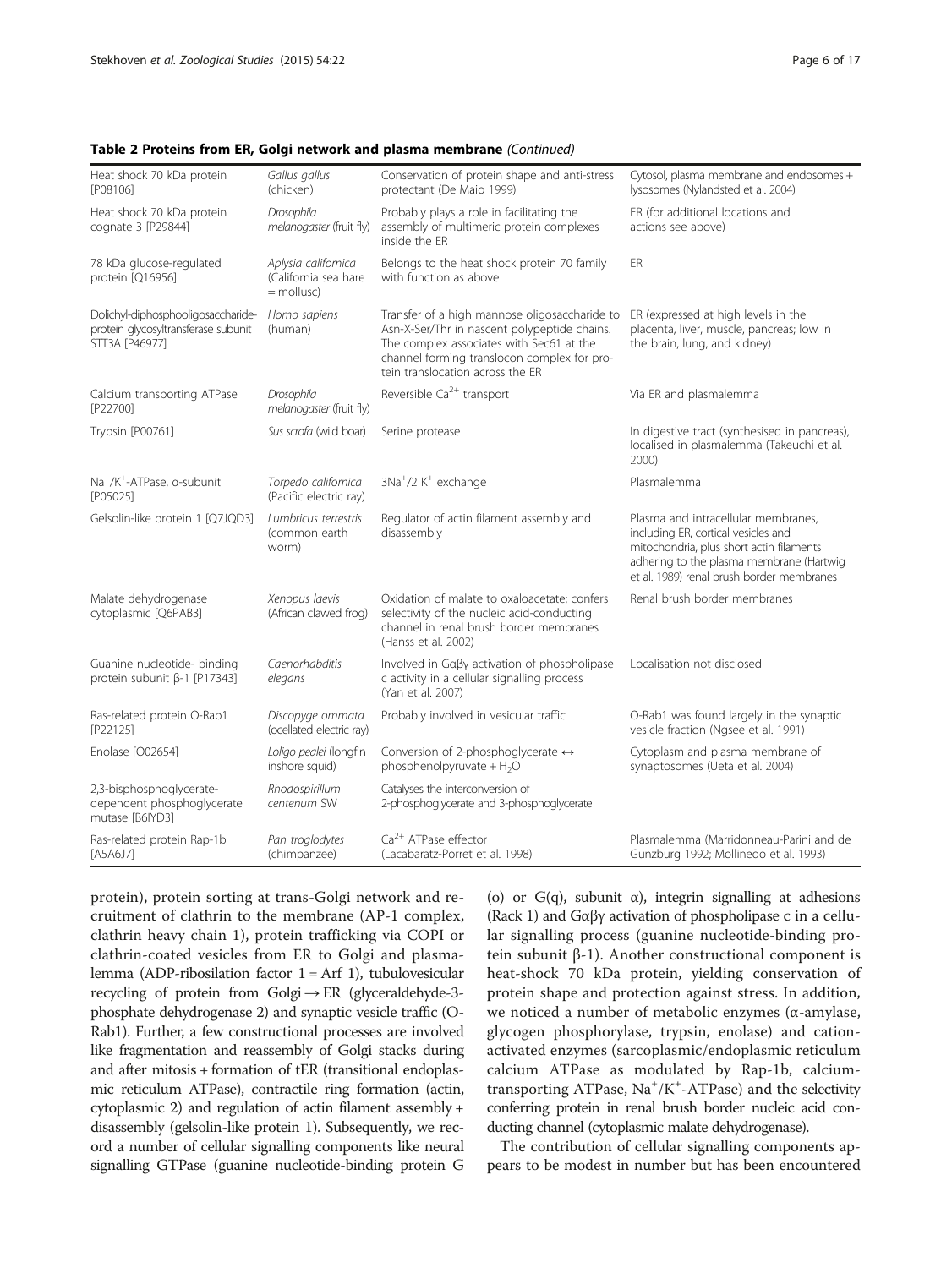## <span id="page-6-0"></span>Table 3 Proteins of cytoskeleton and muscle

| Protein                                           | Eucaryote                                             | <b>Function</b>                                                                                                                                                                           | Localisation                                                                                                             |
|---------------------------------------------------|-------------------------------------------------------|-------------------------------------------------------------------------------------------------------------------------------------------------------------------------------------------|--------------------------------------------------------------------------------------------------------------------------|
| Cytoplasmic actin [Q93129]                        | Branchiostoma Belcheri<br>(Belcher's lancelet)        | Transport track for myosin + support of cell<br>stability (Pollard and Cooper 2009)                                                                                                       | Cytoskeleton                                                                                                             |
| Actin, cytoplasmic 1<br>(β-actin) [P79818]        | Oryzias latipes (Japanese<br>medaka)                  | Idem                                                                                                                                                                                      | Idem                                                                                                                     |
| Actin [O16808]                                    | Maietiola destructor (Hessian<br>fly or barley midge) | Cell support + providing trafficking routes<br>for myosin in signal transduction (Pollard<br>and Cooper)                                                                                  | cytoskeleton, microfilaments                                                                                             |
| Actin, cytoskeletal 1A<br>[P53472]                | Strongylocentrotus purpuratus<br>(purple sea urchin)  | Idem                                                                                                                                                                                      | Idem                                                                                                                     |
| Actin, non-muscle 6.2<br>[P17126]                 | Hydra vulgaris (fresh water<br>polyp)                 | Idem                                                                                                                                                                                      | Idem                                                                                                                     |
| Actin-3 [P53457]                                  | Diphyllobothrium dentricum<br>(flatworm)              | Idem in metazoan muscle cells actin forms<br>a scaffold in which myosin generates force<br>to support muscle contraction                                                                  | Idem                                                                                                                     |
| Actin-3 [P41113]                                  | Podocoryne carnea (jellyfish)                         | As for cytoplasmic actin                                                                                                                                                                  | Idem                                                                                                                     |
| Actin-18 [P07828]                                 | Dictyostelium discoideum<br>(amoeba)                  | Idem                                                                                                                                                                                      | Idem                                                                                                                     |
| Actin [017320]                                    | Crassostrea gigas (Pacific oyster)                    | Idem                                                                                                                                                                                      | Idem                                                                                                                     |
| Actin [P50138]                                    | Puccinia graminis(mould)                              | Idem                                                                                                                                                                                      | Idem                                                                                                                     |
| Actin, clone 205 [P18600]                         | Artemia sp. (crustacean)                              | Idem                                                                                                                                                                                      | Idem                                                                                                                     |
| Plastin-1 [P19179]                                | Gallus gallus (chicken)                               | Actin bundling protein                                                                                                                                                                    | Cytoskeleton                                                                                                             |
| Spectrin a-chain, non-<br>erythrocytic 1 [P07751] | Gallus gallus                                         | Playing an important role in membrane<br>organisation                                                                                                                                     | Cytoplasm, cytoskeleton and<br>cell cortex                                                                               |
| Spectrin β-chain [Q00963]                         | Drosophila melanogaster<br>(fruit fly)                | Spectrin links the actin cytoskeleton to the<br>plasma membrane, thus forming a flexible<br>scaffold in the cell cortex (Djinovic-Carugo<br>et al. 2002)                                  | Plasmalemma + cytoskeleton                                                                                               |
| Heat shock cognate protein<br>HSP90-β [Q04619]    | Gallus gallus (chicken)                               | Early embryonic development, germ cell<br>maturation, cytoskeletal stabilisation,<br>cellular transformation, signal transduction,<br>long-term cell adaptation (Sreedhar et al.<br>2004) | Cytoplasm + cytoskeleton<br>(microtubules and actin filaments,<br>Cambiazo et al. 1999)                                  |
| Radixin [P26043]                                  | Mus musculus (mouse)                                  | Participates in signal transduction and<br>regulates cell migration and intercellular<br>adhesion via Rac 1 (Valderrama et al. 2012)                                                      | Linking plasmalemma to actin<br>filaments                                                                                |
| Ubiquitin [Q86WD4]                                | Encephalitozoon cuniculi<br>(protozoan)               | Involved in the ubiquitin proteasome<br>pathway (Hegde 2010)                                                                                                                              | Plasmalemma and cytoskeleton<br>(microtubules) (Murti et al. 1988,<br>Hicke and Dunn 2003)                               |
| T-complex protein 1 subunit<br>a [P50157]         | Ambystoma mexicanum<br>(axolotl, salamander)          | TCP-1 is chaperonin, involved in protein<br>folding, e.g. of actin and tubulin<br>(Souès et al. 2003; Yam et al. 2008)                                                                    | Nucleus, cytoskeleton (microtubule<br>organising centre) and cytoplasm<br>(Souès et al. 2003)                            |
| Tubulin β-chain [P11833]                          | Paracentrotus lividus<br>(sea urchin)                 | Mitosis, intracellular vesicle transport<br>(www.buzzle.com/articles/microtubules-<br>function. html)                                                                                     | Part of cytoskeleton: microtubules                                                                                       |
| Tubulin β-2 chain [P52275]                        | Caenorhabditis elegans                                | Part of transport track for ATP-driven<br>vesicle movement or chromosomes in<br>mitosis and mejosis                                                                                       | Cytoskeleton: microtubules                                                                                               |
| Tubulin α-1A chain [A5A6J1]                       | Pan troglodytes<br>(chimpanzee)                       | Involved in supporting the cell shape<br>and transport of vesicles                                                                                                                        | Idem                                                                                                                     |
| Tubulin α-3 chain [P05214]                        | Mus musculus (house mouse)                            | $cf.$ Tubulin $\beta$ -chains                                                                                                                                                             | Idem                                                                                                                     |
| Myosin-9 [P35579]                                 | Homo sapiens (human)                                  | Cytokinesis: vesicle transport via actin<br>filaments, cell shape, secretion and capping                                                                                                  | Cytoskeleton, cell cortex together<br>with actin filaments at lamellipodia<br>and at the leading edge of migrating cells |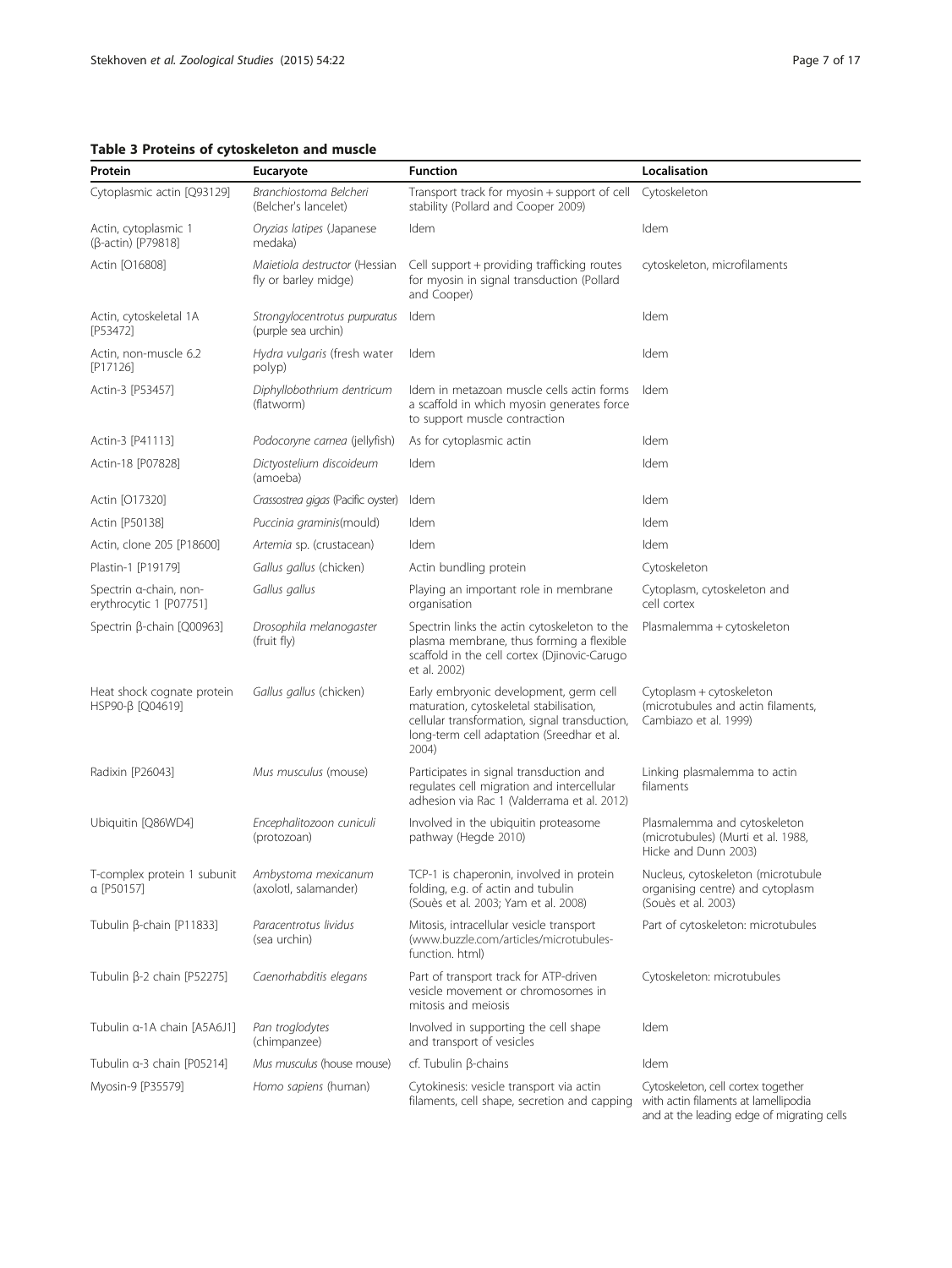#### Table 3 Proteins of cytoskeleton and muscle (Continued)

| Elongation factor 1a [P02993] Artemia salina (brine shrimp) |                                                           | Promoting the GTP-dependent binding of<br>aminoacyl-tRNA to the A-site of ribosomes<br>during protein biosynthesis                                                                                                      | Cytoskeleton (actin filaments)<br>(Liu et al. 1996)                                    |
|-------------------------------------------------------------|-----------------------------------------------------------|-------------------------------------------------------------------------------------------------------------------------------------------------------------------------------------------------------------------------|----------------------------------------------------------------------------------------|
| Eucaryotic initiation factor<br>4A-I [A5A6N4]               | Pan troglodytes<br>(chimpanzee)                           | ATP-dependent RNA helicase, involved in<br>mRNA binding to the ribosome                                                                                                                                                 | Cytoskeleton (Ziegler et al. 2012)                                                     |
| Myosin-11 [P10587]                                          | Gallus gallus (chicken)                                   | Involved in contraction                                                                                                                                                                                                 | Smooth muscle                                                                          |
| Myosin catalytic light chain<br>LC-1 [P05945]               | Todarus pacificus (Japanese<br>flying squid = cephalopod) | Is dependent on $Ca^{2+}$ binding for muscle<br>contraction; in molluscan muscle Ca <sup>2+</sup><br>regulation is associated with myosin rather<br>than with actin                                                     | Mantle muscle                                                                          |
| Myosin essential adductor<br>muscle light chain [P07290]    | Mizuhopecten yessoensis<br>(Yesso scallop, bivalve)       | Idem                                                                                                                                                                                                                    | Idem                                                                                   |
| Paramyosin [O96064]                                         | Mytilus galloprovincialis<br>(Mediterranean mussel)       | Attachment to the substrate                                                                                                                                                                                             | Mytilus anterior byssus retractor<br>paramyosin (thick filaments at the<br>myofibrils) |
| Adductor muscle actin<br>(precursor) [Q26065]               | Placopecten magellanicus<br>(sea scallop)                 | Involved in muscle contraction                                                                                                                                                                                          | Location is in the name                                                                |
| Actin, muscle (precursor)<br>[P12431]                       | Strongylocentrotus purpuratus<br>(purple sea urchin)      | Is involved in muscle contraction                                                                                                                                                                                       | Idem                                                                                   |
| Tropomyosin [Q9GZ71]                                        | Haliotis diversicolor (variously<br>coloured abalone)     | In association with the troponin complex<br>plays a central role in the Ca <sup>2+</sup> -dependent<br>regulation of muscle contraction                                                                                 | Idem                                                                                   |
| a-Actinin, sarcomeric<br>[P18091]                           | Drosophila melanogaster<br>(fruit fly)                    | F-actin cross-linking protein, anchoring<br>actin to a variety of intracellular structures.<br>By allowing insertion of thick filaments<br>(myosin) the thin filaments (actin) are led<br>to contraction (Stryer 1995a) |                                                                                        |
| Actin, larval muscle [P02574]                               | Drosophila melanogaster<br>(fruit fly)                    | Actin, together with myosin, is involved in<br>muscle contraction                                                                                                                                                       |                                                                                        |
| Myosin heavy chain, striated<br>muscle [P24733]             | Argopecten irradians<br>(baby scallop)                    | Involved in muscle contraction (Nyitray<br>et al. 1991)                                                                                                                                                                 |                                                                                        |

before in a proteomic analysis of Mytilus galloprovincialis and Mytilus trossulus: three to four signalling components in a total of 47 to 61 proteins, i.e. 6.4% to 6.5% (Tomanek and Zuzow [2010](#page-15-0)).

The cytoskeletal and muscle components (Table [3](#page-6-0)) with their numbers between parentheses can be summarised as follows: actin non-muscle (11), cytoskeleton (microfilaments) = transport track for myosin; linkers of actin to plasma membrane: plastin, radixin, spectrin α and  $β$  chains (4); myosin-9, involved in vesicle transport via actin filaments (1); tubulin α and β chains (microtubules, involved in ATP-driven vesicle transport or transport of chromosomes in mitosis and meiosis) (4), myosin muscle, involved in contraction: myosin-11 (smooth muscle) (1), myosin LC-1 + heavy chain + adductor muscle light chain (3), paramyosin (byssus retractor muscle) (1), adductor muscle actin (precursor)  $\rightarrow$  contraction (1), actin, muscle precursor, tropomyosin, α-actinin, actin larval muscle (4).

Additional cytoskeletal organised components are: the chaperonin TCP-1, heat-shock cognate protein HSP90-β (with a plurality of functions), ubiquitin (involved in proteolysis), elongation factor 1α (involved in protein synthesis)

and eucaryotic initiation factor 4A-I (involved in mRNA binding to the ribosome).

After corrections for bacterial and plant contaminations in Tables [1](#page-2-0) and [2,](#page-4-0) we come to a total of M. leucophaeata-related analyses of 112. The analyses, related to the cytoskeletal and muscle components (1st paragraph of Table [3\)](#page-6-0) amount to 30, i.e. 26.8% of all analyses. Similar results have been scored by Tomanek and Zuzow ([2010\)](#page-15-0) for M. trossulus and M. galloprovincialis: 16.4% and 25.5%, respectively. In a later study (Fields et al. [2012](#page-14-0)), they even scored 39.4% and 52.8%, respectively. These numbers underline the importance for these waterbound animals of a sturdy built body with solid protection against predators. Intracellular stability by the cytoskeleton via linking of actin filaments to the cell membrane, presence of adductor muscles for closure of the shell halves provide additional support for the above ideas, and of course, the presence of paramyosin is essential for binding of the animal to the substrate, including stones and ship walls that bring them to the harbours.

In this last part of our analyses (Table [4\)](#page-8-0), we find only transport vesicles (V-type H<sup>+</sup>-ATPase, major vault protein); histones H2A, H2AV, H2B, H3 and H4; proteasome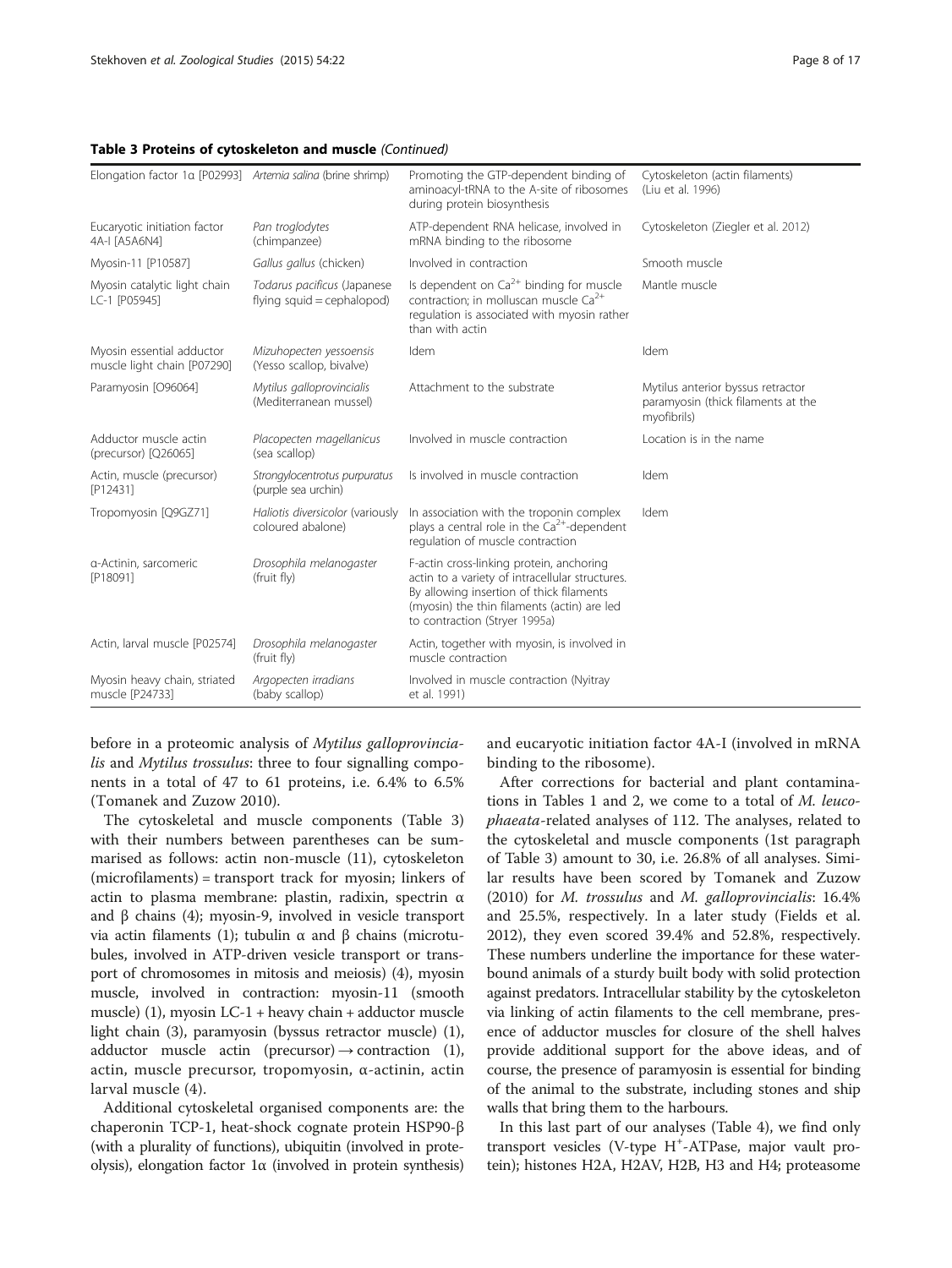| Protein                                                             | Eucaryote                                            | <b>Function</b>                                                                                                                                                                                                                                                                                        | Localisation                                                             |
|---------------------------------------------------------------------|------------------------------------------------------|--------------------------------------------------------------------------------------------------------------------------------------------------------------------------------------------------------------------------------------------------------------------------------------------------------|--------------------------------------------------------------------------|
| V-type proton ATPase catalytic Manduca sexta<br>subunit A [P314400] | (tobacco horn worm)                                  | Involved in cellular trafficking, exocytosis and<br>endocytosis, and interaction with the cytoskeleton<br>(Marshansky and Futai 2008)                                                                                                                                                                  | Cellular vacuoles                                                        |
| Major vault protein [Q5EAJ7]                                        | Strongylocentrotus purpuratus<br>(purple sea urchin) | Signal pathway regulation and immune defence<br>(Berger et al. 2009)                                                                                                                                                                                                                                   | Ribonucleoprotein particles<br>$(41 \times 41 \times 71.5$ nm) or vaults |
| Histone H2A.V [P02272]                                              | Gallus gallus (chicken)                              | Histones play a central role in transcription regulation,<br>DNA repair, DNA replication and chromosomal stability                                                                                                                                                                                     | Part of nucleosome core (nuclei)                                         |
| Histone H2A [P02268]                                                | Sepia officinalis<br>(common cuttlefish)             | See above and below                                                                                                                                                                                                                                                                                    | See above and below                                                      |
| Histone H2B, gonadal<br>[P02284]                                    | Patella granatina<br>(sand paper limpet)             | See above; further, histones and histone fragments<br>circulate via transporters through the cytoplasm and<br>so may be transferred to the plasma membrane<br>(Schuurmans Stekhoven et al. 2004) from where they<br>execute their anti-microbial activity (Seo et al. 2011)                            | Nuclei, cytoplasm, and<br>plasmalemma                                    |
| Histone H3 [P02299]                                                 | Drosophila melanogaster<br>(fruit fly)               | See above                                                                                                                                                                                                                                                                                              | See over                                                                 |
| Histone H4 [P35059]                                                 | Acropora formosa<br>(stony corals)                   | See above                                                                                                                                                                                                                                                                                              | See over                                                                 |
| Proteasome subunit a<br>type-2 [Q73672]                             | Carassius auratus<br>(gold fish)                     | Cleavage of peptide bonds with very broad specificity                                                                                                                                                                                                                                                  | Cytoplasm and nucleus                                                    |
| Proteasome subunit a<br>type-5-A [O81149]                           | Arabidopsis thaliana<br>(thale cress)                | Brake down of damaged or redundant proteins                                                                                                                                                                                                                                                            | Cytosol and nucleus                                                      |
| Proteasome subunit a<br>type-7 [013268]                             | Gallus gallus (chicken)                              | ATP dependent cleavage of peptide bonds with<br>broad specificity                                                                                                                                                                                                                                      | Cytoplasm and nucleus                                                    |
| 14-3-3 protein ε [P92177]                                           | Drosophila melanogaster<br>(fruit fly)               | Multifunctional: regulation of enzymatic activity,<br>regulation of subcellular localisation, inhibition of<br>protein-protein or protein-DNA interaction, protection<br>against dephosphorylation or proteolytic degradation,<br>stabilisation of multiprotein complexes<br>(Obsil and Obsilova 2011) | Plasmalemma, mitochondrion,<br>nucleus                                   |
| ATP synthase, subunit a<br>[Q9XXK1]                                 | Caenorhabditis elegans<br>(round worm)               | ATP synthesis                                                                                                                                                                                                                                                                                          | Mitochondrion                                                            |
| ATP synthase, subunit<br>$\beta$ precursor [Q5ZLC5]                 | Gallus gallus (chicken)                              | ATP synthesis                                                                                                                                                                                                                                                                                          | Mitochondrion                                                            |
| Succinate dehydrogenase<br>[Q28ED0]                                 | Xenopus tropicalis<br>(Western clawed frog)          | Transfer of electrons to coenzyme Q                                                                                                                                                                                                                                                                    | Mitochondrion                                                            |
| ADP/ATP carrier protein 3<br>[O49447]                               | Arabidopsis thaliana<br>(thale cress)                | Exchange of ADP and ATP across the mitochondrial<br>inner membrane                                                                                                                                                                                                                                     | Idem                                                                     |
| Probable malate<br>dehydrogenase 3 [Q54VM2]                         | Dictyostelium discoideum<br>(amoeba)                 | Oxidation of malate to oxaloacetate                                                                                                                                                                                                                                                                    | Cytoplasm and mitochondria<br>(Danis and Farkas 2009; Gietl 1992)        |
| Phosphoenolpyruvate<br>carboxykinase [Q05893]                       | Ascaris suum<br>(pig roundworm)                      | Conversion of oxaloacetate to phosphoenolpyruvate<br>and vice versa                                                                                                                                                                                                                                    | Mitochondria (Stryer 1995b)                                              |

<span id="page-8-0"></span>Table 4 Proteins from cellular vacuoles, ribonucleoprotein particles (vaults), nuclei and mitochondria

subunit α type-2, -5A and -7; the 14-3-3 protein  $ε$ ; ATP synthase subunit  $\alpha$ - + β-precursor; the citric acid cycle enzymes succinate dehydrogenase; probable malate dehydrogenase 3; and phosphoenolopyruvate carboxykinase that is responsible for the conversion of oxaloacetate to phosphoenolpyruvate in the gluconeogenesis pathway (Stryer [1995b](#page-15-0)); and the mitochondrial ADP/ATP exchanger.

This gives a fair picture of what is going on in the subcellular compartments indicated, but some of the animals (or plants) of comparison (second column) require some criticism with regard to their comparability as will be brought forward in the discussion of Tables [3](#page-6-0) and 4.

As mentioned in the 'Introduction' section, we were also interested in the protein chemical developments that had taken place in the mussel's long history. For that reason, we have registered the generation time for all vertebrates and invertebrates that had provided sequences that led to the identification of proteins that have been presented in Tables [1,](#page-2-0) [2,](#page-4-0) [3](#page-6-0) and 4. Proteins that could be considered as intestinal contaminants: bacterial proteins, but also a single plant, living in flooded wetlands, have been omitted. Figure [2](#page-9-0)A,B provides the graphical result of MYA from 1,100 to zero vs. the sum of the vertebrate + invertebrate contribution. It can be seen that the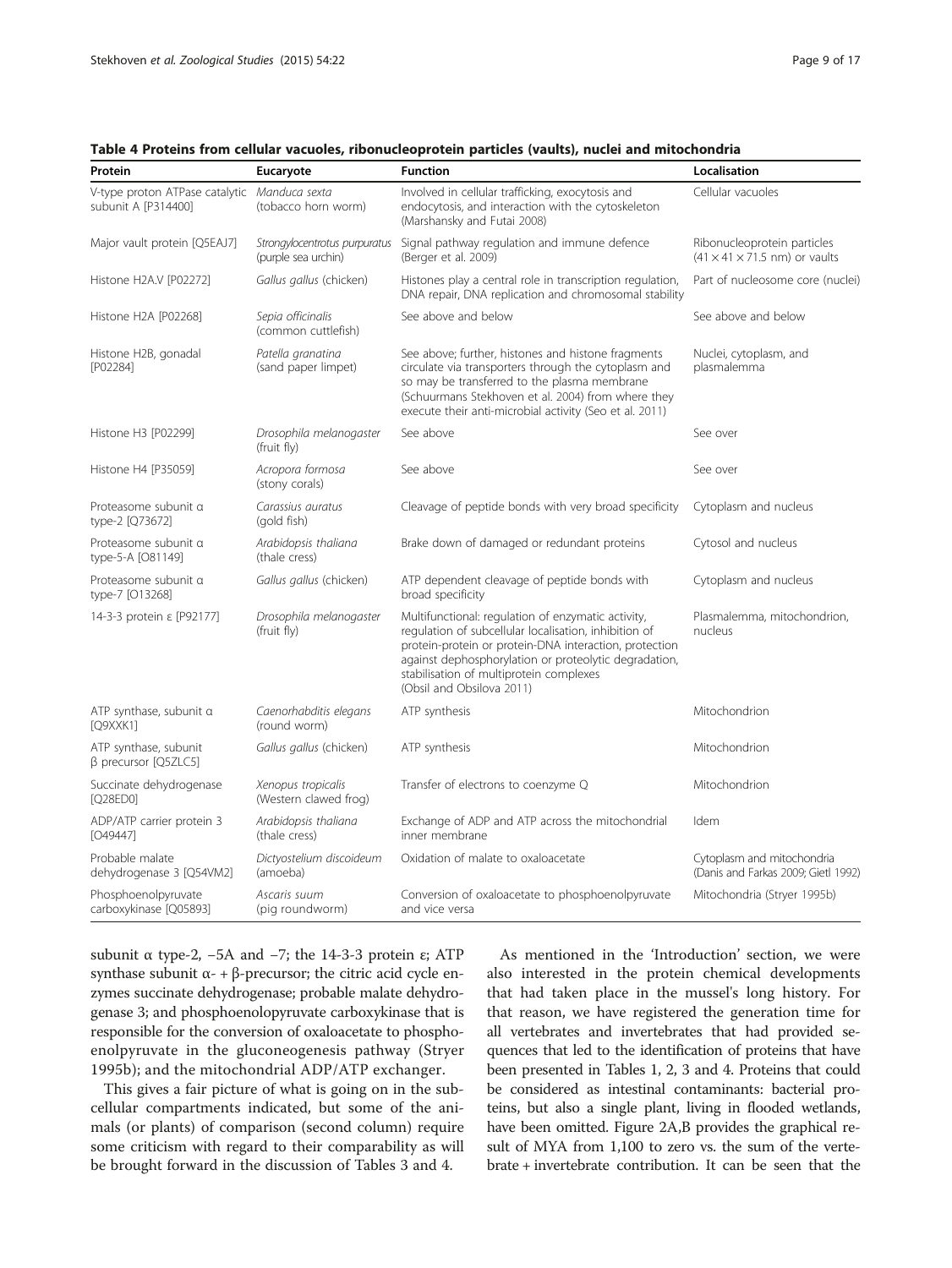<span id="page-9-0"></span>

graph curves upward from 600 to 500 MYA, thereby covering the generation of bivalves. From 320 to 50 MYA, the line is linear, covering the insect Drosophila melanogaster (321 MYA) teleosts Takifugu rubripes and goldfish (70 to 48 MYA). Thereupon follows a second uprise until 4.75 MYA in which period Birds (Phasianidae), Decapoda (brine shrimp), Muridae (rat and house mouse), rabbit and the Japanese medaka participate. After this period, there is some levelling off, but is followed by a third uprise, lasting from 1.4 to 0 MYA (Figure 2B). Animals and fungi, involved in this period, are: cow (5), chimpanzee (3), Homo sapiens  $(7)$ , dog  $(1)$ , goat  $(1)$ , stemrust  $(1)$  and wild boar  $(2)$ (Table [5\)](#page-10-0). From the total of 20 items, 10 (50%) belong to Table [1](#page-2-0) and are part of ribosomes that are involved in the protein synthesis machinery. The only cow that was missing in Table [1](#page-2-0) can be found in Table [2](#page-4-0) as a provider of cyclophilin C, a protein folding catalyst on the ER. Chimpanzee can be found in Table [2](#page-4-0) at Ras-related protein Rap-1b and in Table [3](#page-6-0) at tubulin α-1 A chain and eucaryotic initiation factor 4A-I. Rap-1b is a cellular signalling component in neuronal cells (Sahyoun et al. [1991](#page-15-0)) and lymphocytes (Awasthi et al. [2010](#page-14-0)). Tubulin α-1 A chain is part of the cytoskeleton (microtubules), which supports the cell shape and serves as transport track for vesicles. Eucaryotic initiation factor 4A-I is involved in binding of the messenger RNA to the ribosome. H. sapiens (human) is for about half categorised under the ribosomes at Table [1](#page-2-0). Further, humans can be found in Table [2](#page-4-0) at  $\alpha$ -amylase, glycogen phosphorylase, and dolichyl-diphosphooligosaccharide protein glycosyltransferase and in Table [3](#page-6-0) at myosin-9. Functions are: provision of glucose from its polymers, protein transport across the ER and transport of vesicles along actin filaments. The only dog is related to protein synthesis (Table [1](#page-2-0)); stemrust (Puccinia graminis) is also related to the cytoskeletal actin (Table [3](#page-6-0)) and wild boar to transitional ER ATPase (TERA) and the serine protease trypsin (Table [2](#page-4-0)). The first is involved in breakdown and repair of Golgi stacks during and after mitosis, respectively, plus formation of the transitional ER. The second is involved in proteolysis.

Summarising all processes involved in the third proteochemical uprise (covering the Pleistocene and Holocene) shows a composition of protein synthesis, breakdown, folding and transportation across the ER. In addition, binding of messenger RNA to the ribosome, cellular signalling, microtubular vesicle transport, breakdown and repair of Golgi stacks during and after mitosis and formation of the transitional ER are also involved. Glucose supply is provided by  $\alpha$ -amylase and glycogen phosphorylase; in the latter case yielding glucose-1P. All these processes are essential for survival of the animal, and during its evolution, it may have been necessary to adapt to the changing environmental conditions.

In addition, we liked to analyse also the second proteochemical uprise (48 to 4.75 MYA, corresponding with half Eocene to second half of Pliocene). Animals belonging to this time range are chicken (9), brine shrimp (2), house mouse (4), rabbit (1), Japanese medaka (1), and Rattus norvegicus (6), with the number of recorded protein components between parentheses. Summation yields a number of 23, slightly more than the third uprise with 20 components, but taking an appreciably longer time span: 43 vs. 1.4 million years.

Processes involved in this second period of development of the mussel are: transcription regulation, DNA repair and replication + chromosome stabilisation (chicken histone H2A. V: 1 item), protein synthesis at the ER by ribosomes from Muridae (Rattus and Mus musculus: 5 items), binding of aminoacyl-tRNA to the ribosomes in protein synthesis (elongation factor 1α, brine shrimp: 1 item), protein folding at the ER (endoplasmin, rabbit: 1 item), cargo sorting at the plasma membrane and trans-Golgi network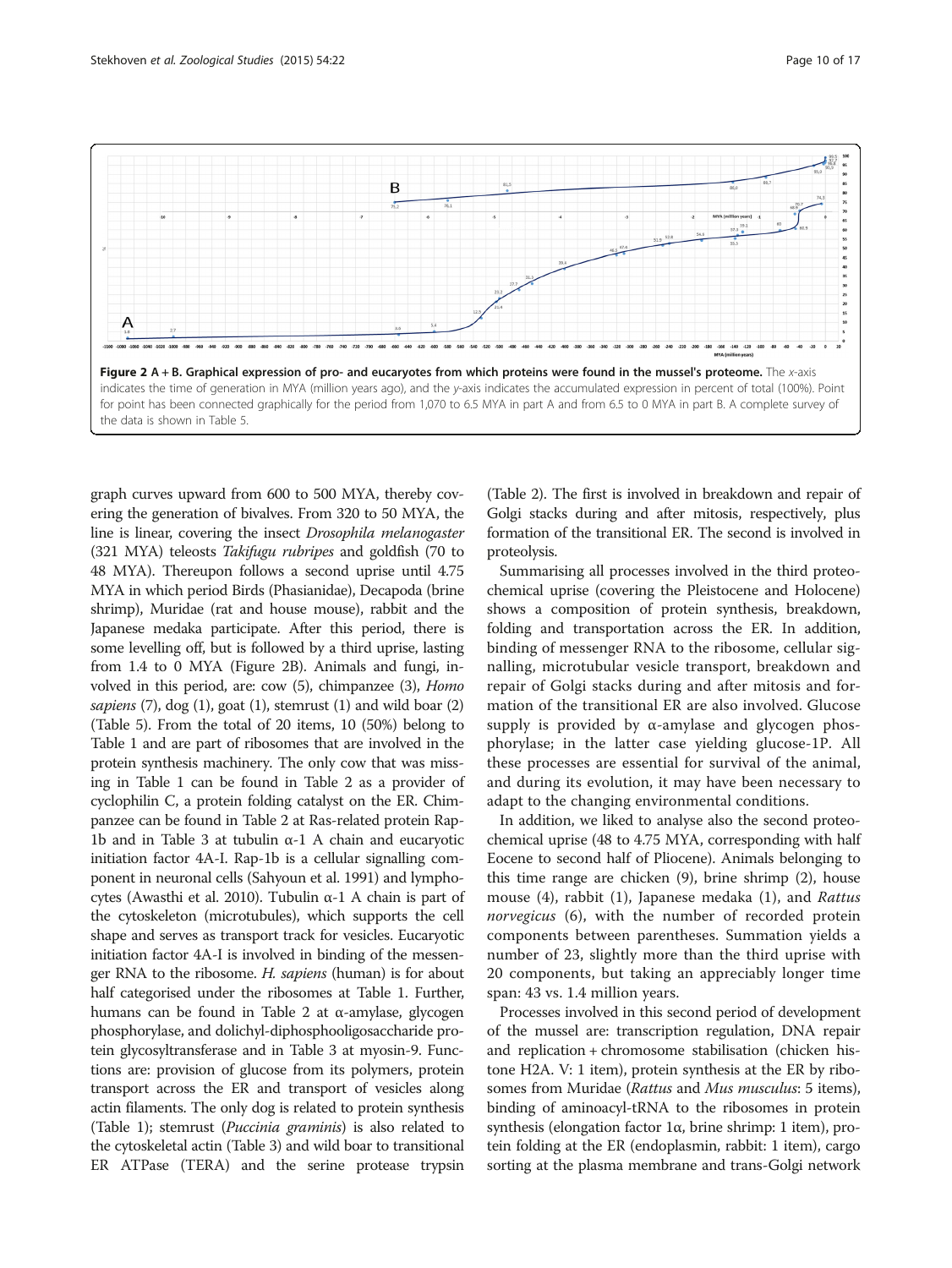## <span id="page-10-0"></span>Table 5 Geologic time table of animal, plants, amoebae and fungi's contribution to the proteomics of M. leucophaeata

| Component with proteins                                                                                                                                                                                                                                                                                                          | Time of generation (MYA)                                                                   | Contribution<br>(%) | Sum<br>(%) |
|----------------------------------------------------------------------------------------------------------------------------------------------------------------------------------------------------------------------------------------------------------------------------------------------------------------------------------|--------------------------------------------------------------------------------------------|---------------------|------------|
| Amoeba (Dictyosteliidae): actin 18; probable malate dehydrogenase.                                                                                                                                                                                                                                                               | 1070 (Wegener Parfrey et al. 2011)                                                         | 1.8                 | 1.8        |
| Encephalitozoon cuniculi (protozoon parasite): ubiquitin.                                                                                                                                                                                                                                                                        | 1000 (Hedges 2002)                                                                         | 0.9                 | 2.7        |
| Starlet sea anemone (polyp): ribosomal subunit 40S-S3a.                                                                                                                                                                                                                                                                          | 655 (Wegener Parfrey et al. 2011)                                                          | 0.9                 | 3.6        |
| Fission yeast (S. pombe): ribosomal subunit 60S-L7c; ADP-ribosylation<br>factor 1 (Arf1).                                                                                                                                                                                                                                        | 600 (Wegener Parfrey et al. 2011)                                                          | 1.8                 | 5.4        |
| Lancelet & worms: ribosomal subunit 40S-SA; cytoplasmic actin; actin 3;<br>gelsolin-like protein 1; guanine nucleotide-binding protein; tubulin<br>β-2 chain; ATP synthase, subunit α; phosphoenolpyruvate carboxykinase.                                                                                                        | 551 to 505 (Bagley 2013)                                                                   | 7.1                 | 12.5       |
| Bivalves: ribosomal subunit 40S-SA; ribosomal subunit 40S-S18; ribosomal<br>subunit 40S-S19; quanine nucleotide-binding protein, subunit β; quanine<br>nucleotide-binding protein G(o), subunit a; actin; myosin essential adductor<br>muscle light chain; paramyosin; adductor muscle actin (precursor);<br>myosin heavy chain. | approximately 510 (Kansas Geological Survey<br>2008)                                       | 8.9                 | 21.4       |
| Hydrozoa (Hydra vulgaris; Podocoryne carnea): actin, non-muscle; actin 3.                                                                                                                                                                                                                                                        | approximately 505 (Cartwright et al. 2007)                                                 | 1.8                 | 23.2       |
| Gastropoda: Lymnaea stagnalis: quanine nucleotide-binding protein G(q),<br>subunit a; 2005) Biomphalaria glabrata; guanine nucleotide-binding protein,<br>subunit β-2-like, Rack 1; Aplysia californica: 78 kDa glucose-regulated protein;<br>Haliotis diversicolor: tropomyosin; Patella granatina: histone H2B, gonadal.       | 500 (Kansas Geological Survey 2005)                                                        | 4.5                 | 27.7       |
| Cephalopoda: ribosomal subunit 40S-S26; enolase; myosin catalytic light<br>chain LC-1; histone H2A.                                                                                                                                                                                                                              | 500 to 440 ([PPT] Life and Geologic Time)                                                  | 3.6                 | 31.3       |
| Echinodermata (Strongylocentrotus purpuratus): actin, cytoskeletal 1A; actin,<br>muscle (precursor); major vault protein.                                                                                                                                                                                                        | approximately 450 (Smith 1984)                                                             | 2.7                 | 34.0       |
| Insects (Arthropoda, Hexopoda): ribosomal subunit 40S-S4; ribosomal subunit<br>60S-L5; ribosomal subunit 60S-L8; ribosomal subunit 60S-L17; actin; V-type<br>proton ATPase catalytic subunit A.                                                                                                                                  | 400 (Grimaldi and Engel 2005)                                                              | 5.4                 | 39.4       |
| Fruit fly (Drosophila melanogaster): ribosomal subunit 40S-S14; heat-shock<br>70 kDa protein cognate 3; $Ca2+$ transporting ATPase; spectrin β-chain;<br>a-actinin, sarcomeric; actin, larval muscle; histone H3; 14-3-3 protein $\varepsilon$ .                                                                                 | 321 (Wegener Parfrey et al. 2011)                                                          | 7.1                 | 46.5       |
| Fungi (Saccharomyces cerevisiae): ribosomal subunit 60S-L16a.                                                                                                                                                                                                                                                                    | 309 (Wegener Parfrey et al. 2011)                                                          | 0.9                 | 47.4       |
| Amphibians (Xenopus tropicalis, Xenopus laevis): ribosomal subunit 40S-S13;<br>ribosomal subunit 60S-L4b; actin, cytoplasmic 2; malate dehydrogenase,<br>cytoplasmic; succinate dehydrogenase.                                                                                                                                   | 250 (Zhang et al. 2005a, b)                                                                | 4.5                 | 51.9       |
| (Anthozoa, stony corals): histone H4.                                                                                                                                                                                                                                                                                            | 240 (Waggoner 2000)                                                                        | 0.9                 | 52.8       |
| Elasmobranchii (rays): Na <sup>+</sup> /K <sup>+</sup> -ATPase; Ras-related protein O-Rab1.                                                                                                                                                                                                                                      | 190 (prehistoric sharks - megalodon, fossil teeth,<br>shark attacks) (Pre-Historic Sharks) | 1.8                 | 54.6       |
| Amphibians (salamander): T-complex protein 1, subunit a.                                                                                                                                                                                                                                                                         | 139 (Zhang et al. 2005a)                                                                   | 0.9                 | 55.5       |
| Teleosts (channel catfish): ribosomal subunit 40S-S6; ribosomal subunit<br>60S-L7a.                                                                                                                                                                                                                                              | 160 to 110 (Volff 2005)                                                                    | 1.8                 | 57.3       |
| Plantae (cruciferae, thale cress): proteasome subunit a type-5-A; ADP/ATP<br>carrier protein 3.                                                                                                                                                                                                                                  | 127 (Wegener Parfrey et al. 2011)                                                          | 1.8                 | 59.1       |
| Teleosts (Takifugu rubripes): ribosomal subunit 40S-S24.                                                                                                                                                                                                                                                                         | 80 to 60 (Volff 2005)                                                                      | 0.9                 | 60.0       |
| Goldfish: proteasome subunit a type-2.                                                                                                                                                                                                                                                                                           | 49 to 46 (Wang et al. 2007)                                                                | 0.9                 | 60.9       |
| Birds (chicken, Galliformes, Phasianidae): sarcoplasmic/endoplasmic<br>reticulum ATPase 3; heat-shock 70 kDa protein; plastin-1; spectrin a chain,<br>non-erythrocytic 1; heat-shock cognate protein HSP90-ß; myosin-11; histone<br>H2A.V; proteasome subunit a type-7; ATP synthase, subunit $\beta$ precursor.                 | 58 to 37 (Mlikovský 1989)                                                                  | 8.0                 | 68.9       |
| Decapoda (brine shrimp): actin, clone 205; elongation factor 1a.                                                                                                                                                                                                                                                                 | 40 (Baxeranis et al. 2006)                                                                 | 1.8                 | 70.7       |
| Mammals (house mouse): ribosomal subunit 40S-S16; AP-1 complex,<br>subunit β-1; radixin; tubulin α-3 chain.                                                                                                                                                                                                                      | 6.5 (Veyrunes et al. 2006)                                                                 | 3.6                 | 74.3       |
| Rabbit: endoplasmin.                                                                                                                                                                                                                                                                                                             | 6.5 (Branco et al. 2000)                                                                   | 0.9                 | 75.2       |
| Teleosts (Japanese medaka); actin, cytoplasmic 1 (β-actin).                                                                                                                                                                                                                                                                      | 6.0 to 5.4 (Takehana et al. 2003)                                                          | 0.9                 | 76.1       |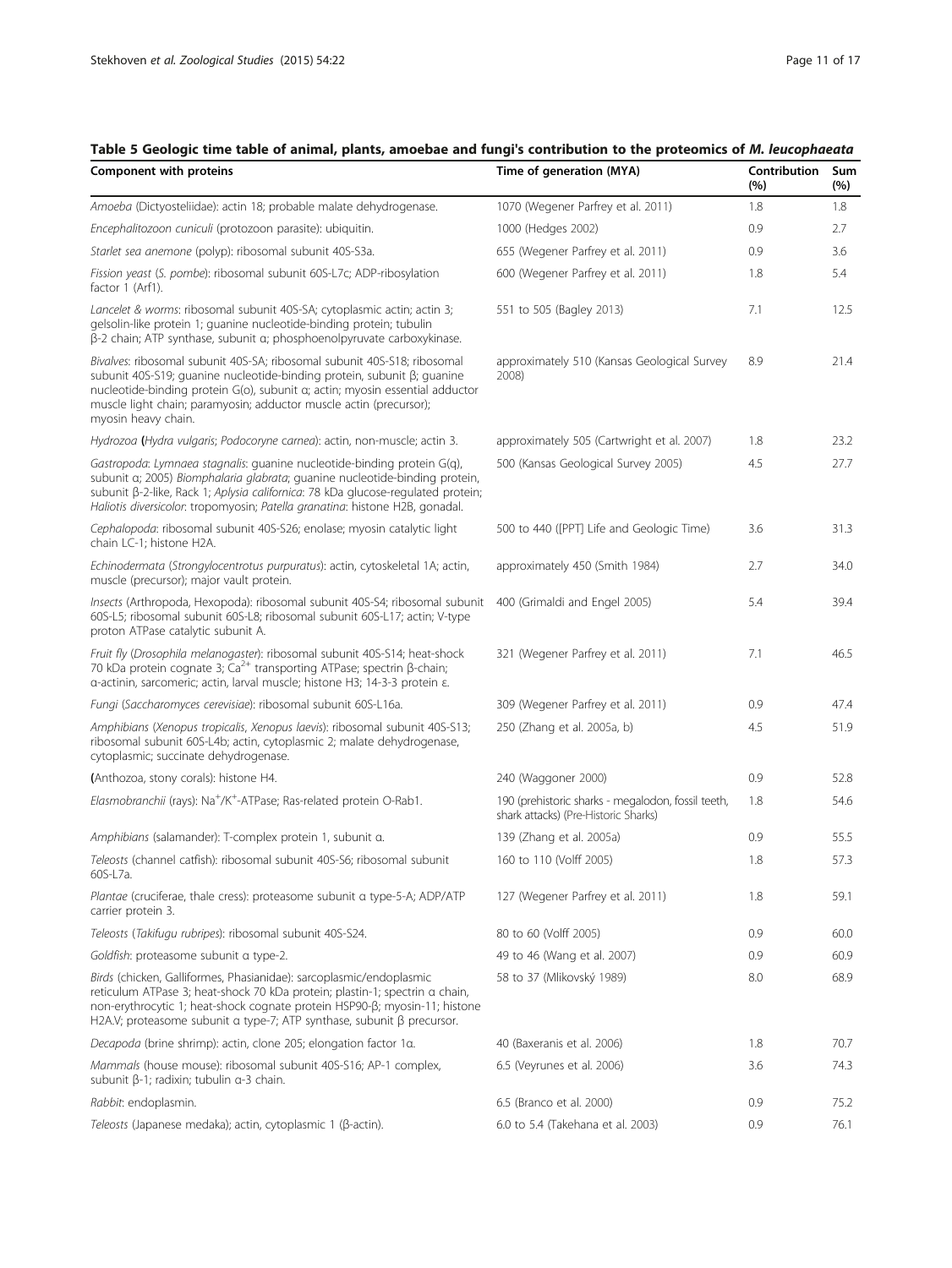<span id="page-11-0"></span>

| Table 5 Geologic time table of animal, plants, amoebae and fungi's contribution to the proteomics of M. leucophaeata |  |  |
|----------------------------------------------------------------------------------------------------------------------|--|--|
| (Continued)                                                                                                          |  |  |

| Rattus norvegicus: ribosomal subunit 40S-S27-like; ribosomal subunit 60S-L4;<br>ribosomal subunit 60S-L5; ribosomal subunit 60S-L26; clathrin heavy chain 1;<br>glyceraldehyde-3-phosphate dehydrogenase 2.                      | 6 to 3.5 (Furano and Usdin 1995;<br>Verneau et al. 1998)         | 5.4 | 81.5 |
|----------------------------------------------------------------------------------------------------------------------------------------------------------------------------------------------------------------------------------|------------------------------------------------------------------|-----|------|
| Cow: ribosomal subunit 40S-S2; ribosomal subunit 40S-S7; ribosomal<br>subunit 40S-S9; ribosomal subunit 40S-S17; peptidyl-prolyl cis-trans isomerase<br>C (cyclophilin C).                                                       | 1.4 (Mac Hugh et al. 1997)                                       | 4.5 | 86.0 |
| Chimpanzee: Ras-related protein Rap-1b; tubulin-1A chain; eucaryotic<br>initiation factor 4A-L                                                                                                                                   | 0.9 to 0.86 (Won and Hey 2005)                                   | 2.7 | 88.7 |
| Homo sapiens: ribosomal subunit 40S-S3; ribosomal subunit 40S-S5;<br>ribosomal subunit 60S-L23a; a-amylase; glycogen phosphorylase;<br>dolichyl-diphosphooligosaccharide-protein glycosyltransferase subunit<br>STT3A; myosin-9. | 0.2 to 015 (Reid and Hetherington 2010)                          | 6.3 | 95.0 |
| Dog (Canis lupus familiaris): ribosomal subunit 60S-L12.                                                                                                                                                                         | 0.032 (Germonpré et al. 2009)                                    | 0.9 | 95.9 |
| Goat (Capra hircus): ribosomal subunit 40S-S18.                                                                                                                                                                                  | 0.006 to 0.007 (www.ansi.okstate.edu/breeds/<br>$q$ oats $\land$ | 0.9 | 96.8 |
| Fungi (Puccinia graminis: stemrust): actin.                                                                                                                                                                                      | 0.0033 (Kislev 1982)                                             | 0.9 | 97.7 |
| Wild boar: transitional endoplasmic reticulum ATPase (TERA); trypsin.                                                                                                                                                            | 0.005 to 0 (Hardiasasmita 1987)                                  | 1.8 | 99.5 |

Time is expressed in MYA (million years ago), and contribution in percent of total (112 items), excluding bacterial contamination and vegetable contribution from wetlands.

(clathrin heavy chain 1, R. norvegicus: 1 item, and AP-1 complex, subunit β-1, *M. musculus*: 1 item), also including endocytosis.

Besides protein synthesis, folding and sorting, there is also the recycling from Golgi to ER (glyceraldehyde-3 phosphate dehydrogenase 2, R. norvegicus: 1 item). Not only protein synthesis is involved, but also protein cleavage (proteasome subunit α type-7, chicken: 1 item). Protein is transcellularly transported via phosphorylation/ dephosphorylation of myosin on the cytoskeletal actin tracks. Components of this system are provided by brine shrimp (actin, clone 205: 1 item) and Japanese medaka (cytoplasmic actin: 1 item). Intracellular stability is given by linking of actin filaments to each other (plastin-1, chicken: 1 item) or to the plasma membrane (spectrin  $\alpha$ chain, chicken: 1 item, and radixin, house mouse: 1 item). Intracellular vesicle transport is provided by tubulin α-3 chain, which is also involved in mitosis (house mouse: 1 item). Heat-shock proteins: 70 kDa and cognate protein HSP 90-β are involved in conservation of protein shape (anti-stress protectant) and cytoskeletal stabilisation + signal transduction (chicken: 2 items). Last, but not least, muscle contraction for closing and opening the valves is effected by sarcoplasmic/endoplasmic reticulum calcium ATPase 3 and myosin-11 (chicken: 2 items). Not to forget is ATP synthase (chicken: 1 item), which will make transportation and muscle contraction, besides many other processes, possible via its formation of ATP.

Comparison of the processes, represented by the proteins of the second and third uprise, shows similarities and differences. For instance: protein synthesis via ribosomes at the ER counts for 50% in uprise 3, but only for half as much (26%) in uprise 2. Uprise 2 covers

transcription regulation, DNA repair and replication + chromosome stabilisation (1 item), whereas uprise 3 does not. Protein folding at ER (1 item) occurs in both periods, but cargo sorting at the plasma membrane and trans-Golgi network (2 items) is only in period 2. The same holds for recycling from Golgi $\rightarrow$  ER (1 item), whereas protein transport across the ER (1 item) belongs only to period 3. On the other hand, protein cleavage (either by proteasome subunit α type-7 or trypsin) occurs in both periods. The same holds true for actin tracks (2 and 1 item, respectively), but not for actin linkers (3 in period 2 only). Both periods contain vesicle transport (1 and 2 items in periods 2 and 3, respectively). Further activities that relate only to period 2 are protein shape conservation + cytoskeletal stabilisation + signal transduction by heat-shock proteins (2 items). Activities that are related to closing and opening the valves, plus the enzyme that this facilitates (ATP synthase) (3 items), only occur in the second uprise, but cellular signalling by Rab-1b and enzymes involved in the hydrolysis of polysaccharides are confined to uprise 3 (4 items).

### **Discussion**

Table [1](#page-2-0) showed an abundance of 52% in bacterial ribosomal subunits. Although the presence of bacteria in the intestine of a eucaryote is a common phenomenon, the capacity of the present bacteria to break down and thereby detoxicate organic pollutants raises the possibility that these bacteria have been added on purpose to the canal inhabited by the mussel. The following detoxifying properties have been ascribed to some of the indicated strains: P. fluorescens is beneficial for plants in terms of suppressing pathogens, aiding nutrient absorption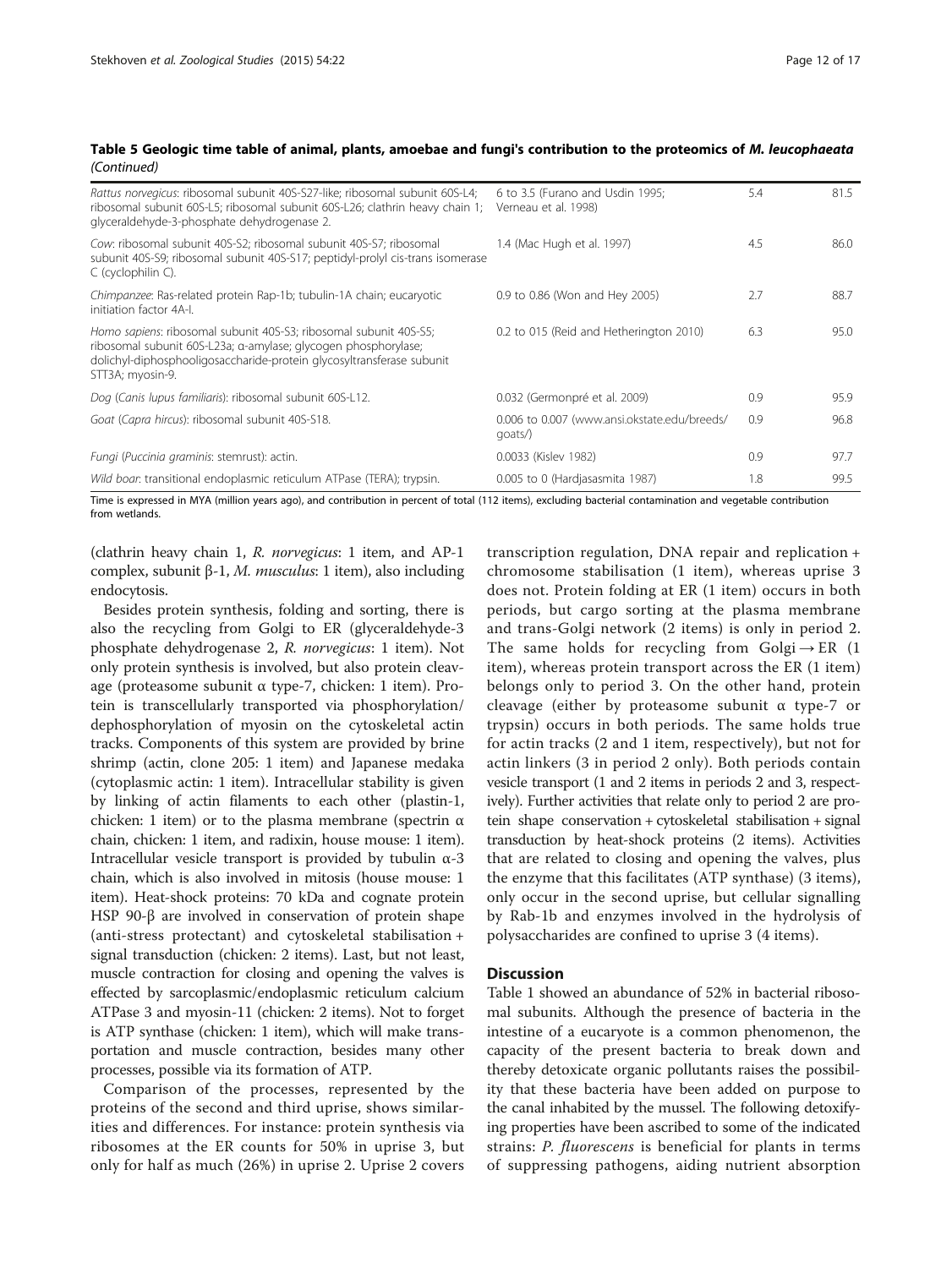and degrading environmental pollutants ([www.buzzle.](http://www.buzzle.com/articles/pseudomonas-fluorescens.html) [com/articles/pseudomonas-fluorescens.html\)](http://www.buzzle.com/articles/pseudomonas-fluorescens.html). P. putida is a versatile environmental isolate that is capable of growth on several aromatic hydrocarbons, including benzene, toluene, ethylbenzene and p-cymene. Its broad substrate toluene dioxygenase has been widely utilised in biocatalytic synthesis of chiral chemicals, as well as in the metabolism and detoxification of trichloroethylene (TCE). P. putida F1 is known to be chemotactic to aromatic hydrocarbons and chlorinated aliphatic compounds and has the potential for use in biomediation applications (genome.jgi-psf.org/psepu/psepu.home.html) (site of DOE Joint Genome Institute, University of California). On the other hand, the strain W619 that showed up in our analyses is more competent with regard to heavy metal resistances and beneficial effects on plants (Wu et al. [2011\)](#page-16-0).

P. mendocina DSWY0601 and ymp extrude a polyhydroxybutyrate (PHB) depolymerase that can degrade PHB plastic (Yan et al. [2012](#page-16-0)). P. stutzeri strain A1501 is equally beneficial to plants by denitrification of  $NO_3^-,$ converting it to  $N_2$  and fixation of  $N_2 \rightarrow 2 \text{ NH}_3$ . Subsequently,  $NH_4^+$  is coupled to  $\alpha$ -ketoglutarate under formation of glutamate (Stryer [1995c;](#page-15-0) Lalucat et al. [2006\)](#page-14-0).

In contrast to the above positive descriptions, the list of bacteria also contains some negatively acting contributors: P. aeruginosa, P. syringae and E. coli. P. aeruginosa, despite its positive contribution in oil degradation in the presence of glycerol or the biosurfactant rhamnolipid (Zhang et al. [2005b](#page-16-0)), also excretes toxins that are deleterious for the pulmonary system (Roy-Burman et al. [2001\)](#page-15-0). P. syringae is a plant-pathogenic bacterium, infecting bean to tomato, causing bacterial speck to bacterial cancer (P. syringae Genome Resources home page: Pseudomonas-Plant Interaction (PPI) from Cornell University: Department of Plant Pathology: [www.](http://www.pseudomonas-syringae.org) [pseudomonas-syringae.org\)](http://www.pseudomonas-syringae.org). E. coli APEC01 is a deleterious avian pathogenic bacterium causing epidemic colibacillosis in the poultry industry (Kabir [2010](#page-14-0)).

Some data of similarity with C. anguineus (Schuurmans Stekhoven et al. [2012\)](#page-15-0) are: synaptic vesicle traffic (Ngsee et al. [1991](#page-15-0)) and enolase in the plasma membrane of synaptosomes (Ueta et al. [2004](#page-15-0)). The first reminded us of the neurotransmitter cycle that we found in the brain of C. *anguineus* via its modulator  $\alpha$ -synuclein and v- and tsnares VAMP1/2 and SNAP-25 + syntaxin 1. However, although bivalves contain a nervous system (Encyclopaedia Brittanica: [www.brittannica.com/EBchecked/topic/67293/](http://www.brittannica.com/EBchecked/topic/67293/bivalve/35745/The-shell) [bivalve/35745/The-shell\)](http://www.brittannica.com/EBchecked/topic/67293/bivalve/35745/The-shell), we have not been able to find the abovementioned v- or t-snares for bivalves. In partial contrast to this are the results obtained for M. galloprovincialis (Venier et al. [2009\)](#page-15-0) in which results for three t-snares in the Mediterranean mussel have been obtained via transcribed sequences: SNAP-25A [Accession No. Q5TZ66], SNAP-type protein [Accession No. Q25391] and SNAP-47

[Accession No. Q0P4A7]. Yet, v-snares have not been detected either in this case. Presence of enolase in the plasma membrane appears to have an endangering effect via its complex formation with plasminogen that by subsequent activation to plasmin can break down the extracellular matrix and so can allow invasion of pathogens, viruses and metastatic cancer cells (Liu and Shih [2007;](#page-14-0) Díaz-Ramos et al. [2012](#page-14-0)). Normally, plasmin is used to dissolve fibrin blood clots but upon generation on the cell surface might cause the above effects. However, in our analyses, neither plasminogen nor plasmin (MW 81 and 75.4 kDa, Barlow et al. [1969\)](#page-14-0) or plasminogen activator (tPA, MW 72 kDa, Manosroi et al. [2001](#page-15-0)) has been traced. On the other hand, in the transcribed sequences of M. galloprovincialis, two sequences were found that matched plasminogen [Accession No's. Q01177 and Q6PBA6] (Venier et al. [2009](#page-15-0)). Furthermore, despite the clear presence of Na<sup>+</sup>/K<sup>+</sup>-ATPase in our analyses, we have been unable to find the presence of phospholemman (FXYD1), known as a modulator of Na<sup>+</sup>/K<sup>+</sup>-ATPase (Mahmmoud et al. [2000\)](#page-14-0), even though our analyses covered a wide range of molecular weights (14.1 to 240 kDa). Since phosphorylation of Na<sup>+</sup>/K<sup>+</sup>-ATPase causes dissociation of phospholemman, this may have led to its absence in the analyses. In addition, salinity may also decrease the FXYD content relative to the Na<sup>+</sup>/K<sup>+</sup>-ATPase content (Wang et al. [2008](#page-16-0)). In another report (Horisberger [2006](#page-14-0)), it has been indicated that no FXYD protein can be found in arthropods or any nonvertebrate animals. We think that the only way that is left to trace the absence or presence of FXYD in bivalves is to analyse their DNA.

One of the fungi that have entered the list of comparative sequences is P. graminis at actin in Table [3](#page-6-0). This mould spreads its occurrence by spore formation via two different hosts, thereby causing the so-called stemrust, especially in wheat and barley (Schumann and Leonard [2000](#page-15-0)). Although contamination of the brackish water mussel with infected wheat and/or barley from freight ships in the harbour cannot be excluded, another possibility is indistinguishable peptides formed by trypsin treatment (cf. Schuurmans Stekhoven et al. [2010](#page-15-0)) as used in the analysis of actin from Crassostrea gigas [Accession No. O17320] or Puccinia graminis [Accession No. P50138]. A few of the possibilities are  $a^{20}$ gfagddapr<sup>29</sup>,  $h^{41}$ qgvmvgmgqk<sup>51</sup> and y<sup>70</sup>piehgivtnwddmek<sup>85</sup> for Crassostrea gigas and the same sequences for Puccinia graminis, but with a numbering of  $a^{19} - r^{28}$ ,  $h^{40} - k^{50}$  and  $y^{69} - k^{84}$ . It appears that the sequences are quite conserved since they are also found in β-actin of the mammal *M. musculus* [Accession No. ABL01512].

Another subject of criticism is the possibly hereditary plant sequences in the genome of the mussel. An example could be the occurrence of Proteasome subunit α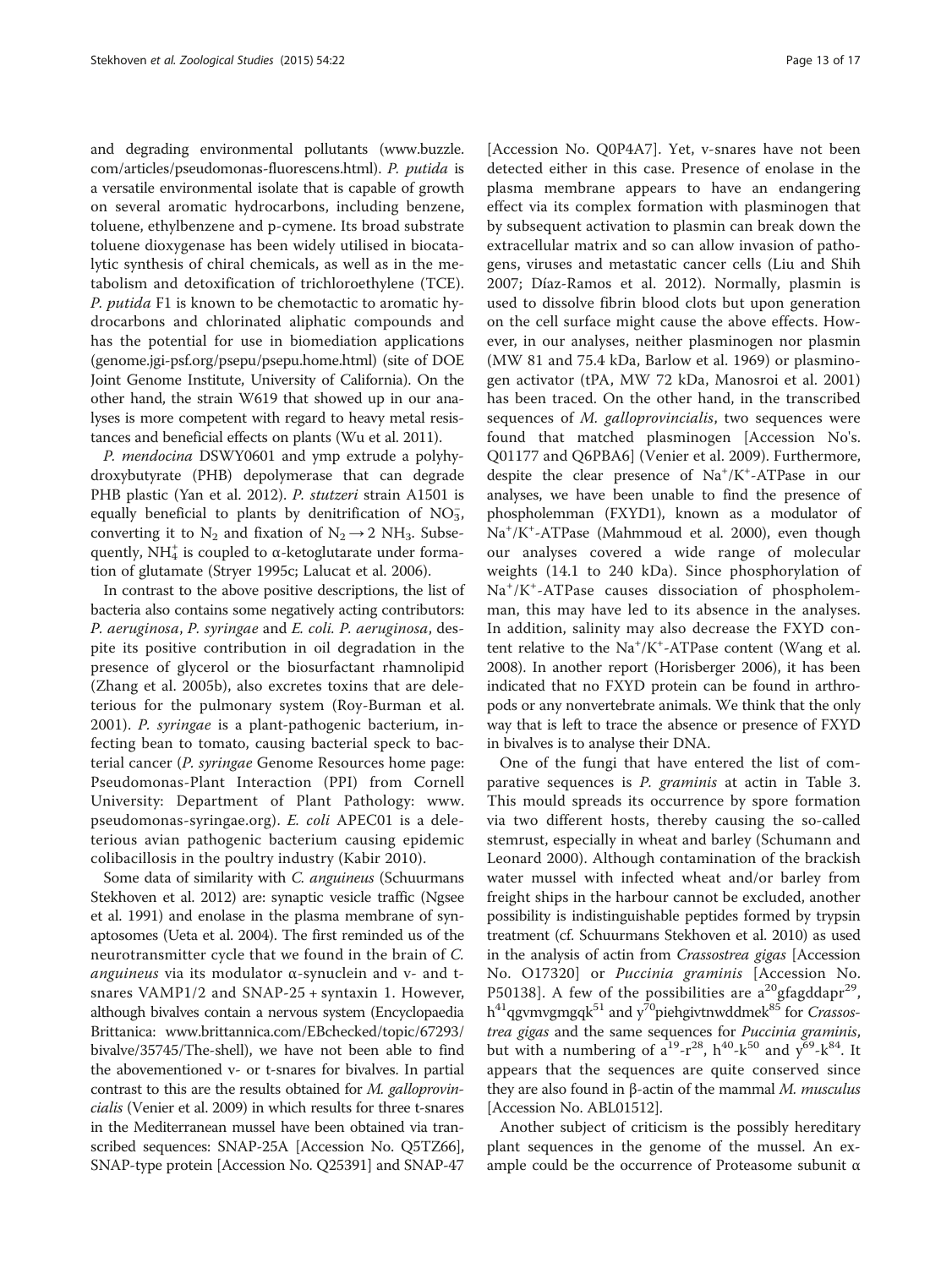type-5A and ADP/ATP carrier protein from Arabidopsis thaliana (thale cress). Thale cress grows on edges of agricultural fields, stone walls alongside tracks and roads and Mediterranean scrublands with scattered holm oaks but is no inhabitant of wet lands (Picó et al. [2008](#page-15-0)). Therefore, we have looked for comparable sequences in MytiBase: a knowledgebase of mussel (M. galloprovincialis) with 3,275 transcribed sequences (Venier et al. [2009](#page-15-0)). To our surprise: also in this large list of transcribed proteins, a few examples of plant heritage were met: first the occurrence of 14-3-3-like protein b of Oryza sativa (India Group) [Accession No. ABR25888] together with 14-3-3 C1 protein from Oncorhynchus mykiss [Accession No. Q6UFZ7]. Identical sequences, found for Oryza sativa with those for *O. mykiss* (the latter between parentheses), are  $e^{16}-e^{34}$  ( $e^{113}-e^{131}$ ),  $p^{65}-f^{80}$  ( $p^{162}-f^{177}$ ),  $l^{94}-d^{100}$  ( $l^{191}-d^{197}$ ) and  $s^{113}$ -d<sup>134</sup> ( $s^{210}$ -d<sup>231</sup>). It is evident that the sequence for Oryza sativa is 97 amino acids less than that of O. mykiss, due to incomplete DNA. Yet, we can calculate an identity that must be minimally 25% the same. Since the sequences in case of M. galloprovincialis have been determined via DNA, we have to accept a genetic link between animals and plants, and so the link with proteasome subunit  $\alpha$ type 5A, ADP/ATP carrier protein 3 and Arabidopsis thaliana may be genuine and not artificial.

A second example of plant heritage by M. galloprovincialis is found in the presence of probable ATPase from the chloroplast of Oenothera organensis (organ Mountains evening primrose) [Accession No. Q0H0T1] which grows in the mountains of New Mexico, far away from the mussel of the Mediterranean Sea. Hence, there has been a time that they were neighbours. This hypothesis is built on three assumptions:

- 1. Some DNA of consumed food can be taken up in cells and incorporated into the DNA of the consumer if it displays some similarity with DNA of that consumer.
- 2. Since bivalves do not inhabit the mainland, the plant consumers could be snails (Gastropods), which form a sister clade with bivalves, forming the Pleistomollusca (Kokot et al. [2011](#page-14-0)).
- 3. If geological conditions, like flooding, would force gastropods to evolve to bivalves, it is not unthinkable that bivalves would contain land plant sequences in their genome as has been shown by Venier et al. [\(2009\)](#page-15-0). Before accepting this hypothesis, it will be necessary to trace the snail's genome or RNA for plant resemblances.

In the generation of the brackish water mussel M. leucophaeata in the period of 1,070 to 0 MYA, two additional genetic uprises occurred beyond the uprise caused by the generation of the bivalves per se (approximately 510 MYA). The question arises why this has to be achieved by acceleration in a developmental uprise: the second in the period of 48 to 4.75 MYA and the third in the period of 1.4 to 0 MYA. In the 48 to 4.75 MYA period (Eocene-Pliocene), earth was in motion with formation of mountains and separation or collision of geological plates, volcano formation, followed by climate cooling (Pidwirny [2012](#page-15-0)). In the later period (1.4 to 0 MYA: Pleistocene + Holocene), earth was subject to freezing (Pleistocene Ice Age) with extinction of many species (Pidwirny [2012\)](#page-15-0), which may have forced the mussel to a counterreaction by speeding up its adaptation of DNA to that of modern species (cow, chimpanzee, human, dog, stemrust and wild boar, Table [5\)](#page-10-0).

Evidence for climate change-induced effects on adaptation of the genome of animals and plants has been recently published (Reusch and Wood [2007;](#page-15-0) Buckley et al. [2012](#page-14-0); Franks and Hoffmann [2012\)](#page-14-0). Failure to adapt to the changes may eventually lead to extinction. In this respect, M. leucophaeata did not fail, otherwise it could not have been able to survive for 500 million years until present (Figure [2](#page-9-0)). Therefore, it is remarkable that it has only a limited range of salt concentration: 6.7 to 7.4 ppt  $(^{0}/_{00})$  to provide for an optimal condition. At higher salinities, the condition index is reduced to 50 at a salinity of 11 ppt (Grutters and Verhofstad [2010](#page-14-0)). Seawater usually has a salinity of 35 ppt (Office of Naval Research: [www.onr.navy.mil/focus/ocean/water/salinity](http://www.onr.navy.mil/focus/ocean/water/salinity) 1.htm). Therefore, one may question how M. leucophaeata can survive the trip via the ocean to the brackish North Sea Channel. Transportation of larvae and postlarvae with tolerance to salinity of 32 ppt in ballast water makes the trip possible (Verween et al. [2010](#page-15-0)). The salinity of the North Sea Channel varies from 1.7 to 9.2 ppt (Van der Velde et al. [1998](#page-15-0)), which M. leucophaeata can enter with confidence.

#### Competing interests

The authors declare that they have no competing interests.

#### Authors' contributions

FSS carried out the homogenisation and fractional centrifugation of the bivalve homogenate, electrophoresis of the fractions, staining and destaining of the gels and conveying the gel strips to the analytical laboratory of ARB in Leicester. Further, he interpreted the data and wrote this article. THL offered his contribution in formatting of the text and provided his data (included in this paper) on the effect of salinity change on the expression of FXYD, a modulator of Na<sup>+</sup>/K<sup>+</sup>-ATPase. GvdV, the malacologist of our department, provided essential information on the anatomy and physiology of mollusks, and ARB, together with Lady S. Ibrahim, analysed the gel strips and sent me the proteomic data together with their accession numbers in the data banks. All authors read and approved the final manuscript.

#### Acknowledgements

We like to thank M.Sc. Michiel Verhofstad and M.Sc. Bart Grutters for their gift of M. leucophaeata, which is at the basis of this study. As in my previous publication (Schuurmans Stekhoven et al. [2012](#page-15-0)), M.Sc. Ruud van Hintum helped me by photography of the gels after electrophoresis of the F1 to F3 fractions. Also, K. van Benthem is acknowledged for the construction of Figure [1](#page-1-0) of this paper and my son M.G.H.P. Schuurmans Stekhoven for the construction of Figure [2](#page-9-0), Lady S. Ibrahim (Protein and Nucleic Acid Chemistry Laboratory, Proteomics Facility), University of Leicester for her contribution in the protein analyses of this paper and of course Kiki Wu for her textual settings.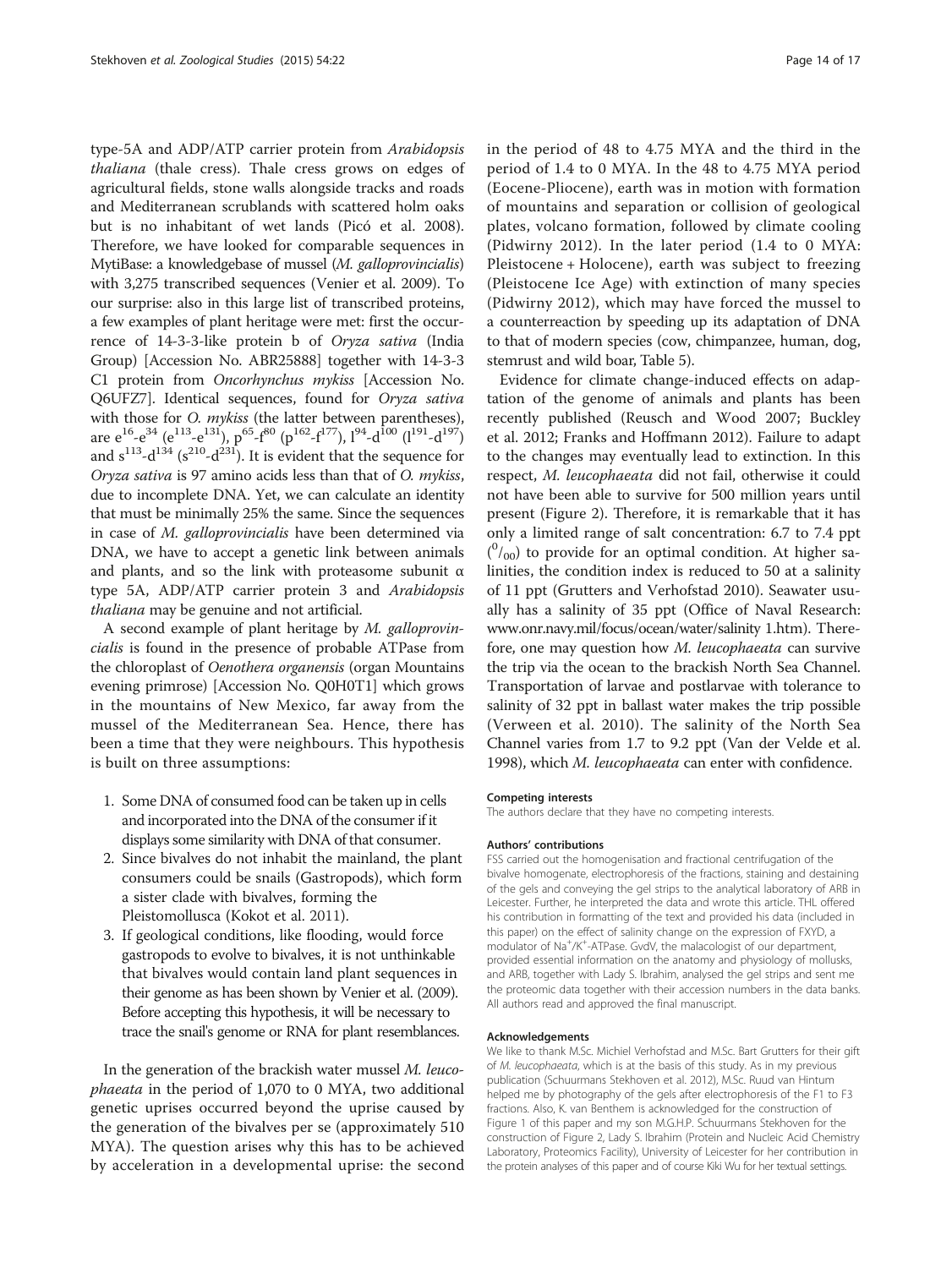#### <span id="page-14-0"></span>Author details

<sup>1</sup>Department of Animal Ecology and Ecophysiology, Faculty of Science, Radboud University Nijmegen, Heyendaalseweg 135, 6525 AJ Nijmegen, The Netherlands. <sup>2</sup>Department of Life Sciences, National Chung-Hsing University, Taichung 402, Taiwan. <sup>3</sup>Protein and Nucleic Acid Chemistry Laboratory, Proteomics Facility, University of Leicester, Lancaster Road, Leicester LE1 9HN, UK. <sup>4</sup>Naturalis Biodiversity Center, P.O. Box 9517,2300RA Leiden, The Netherlands.

#### Received: 9 May 2014 Accepted: 10 December 2014 Published online: 23 January 2015

#### References

- Awasthi A, Samarakoon A, Chu H, Kamalakannan R, Quiliam LA, Chrzanowska-Wodnicka M, White GC II, Malarkannan S (2010) Rap-1b facilitates NK cell functions via IQGAP1-mediated signalosomes. J Exp Med 207:1923–1938
- Bagley N (2013) Cambrian Period: Facts & Information. [www.livescience.com/](http://www.livescience.com/28098-cambrian-period.html) [28098-cambrian-period.html](http://www.livescience.com/28098-cambrian-period.html)
- Barlow GH, Summaria L, Robbins KC (1969) Molecular weight studies on human plasminogen and plasmin at the microgram level. J Biol Chem 244:1138–1141
- Baxeranis AD, Kappas I, Abatzopoulos TJ (2006) Molecular phylogenetics and asexuality in the brine shrimp Artemia. Mol Phyl Evol 40:724–738
- Berger W, Steiner E, Grusch M, Elbling L, Micksche M (2009) Vaults and the major vault protein: novel roles in signal pathway regulation and immunity. Cell Mol Life Sci 66:43–61
- Branco M, Ferrand N, Monnerot M (2000) Phylogeography of the European rabbit (Orectolagus cuniculus) in the Iberian Peninsula inferred from RFLP analysis of the cytochrome b gene. Heredity 85:307–317
- Buckley J, Butlin RK, Bridle JR (2012) Evidence for evolutionary change associated with the recent range expansion of the British butterfly, Aricia agestis, in response to climate change. Mol Ecol 21:267–280
- Cambiazo V, González M, Isamit C, Maceoni RB (1999) The β-isoform of heat shock protein hsp-90 is structurally related with human microtubule-interacting protein Mip-90. FEBS Lett 457:343–347
- Cartwright P, Halgedahl SL, Hendricks JR, Jarrad RD, Marques AC, Collins AG, Lieberman BS (2007) Exceptionally preserved jellyfishes from the Middle Cambrian. PLoS One 2(10):e1121
- Chavrier P, Goud B (1999) The role of ARF and Rab GTPases in membrane transport. Curr Opin Cell Biol 11:466–475
- D'Souza-Schorey C, Chavrier P (2006) ARF proteins: roles in membrane traffic and beyond. Nature Rev Cell Biol 7:347–358
- Danis P, Farkas R (2009) Hormone-dependent and hormone-independent control of metabolic and developmental functions of malate dehydrogenase. Review Endocrine Reg 43:39–52
- De Maio A (1999) Heat shock proteins: facts, thoughts, and dreams. Shock 11:1–12
- Díaz-Ramos À, Roig-Borellas A, Garcia-Melero A, López-Alemany R (2012) α-Enolase a multifunctional protein: its role on pathophysiological situations. J Biomed Biotech doi:10.1155/2012/156795
- Djinovic-Carugo K, Gautel M, Ylänne J, Young P (2002) The spectrin repeat: a structural platform for cytoskeletal assemblies. FEBS Lett 513:119–123
- Dugina V, Zwaenepoel I, Gabbiani G, Clément S, Chaponnier C (2009) β- and γ-cytoplasmic actins display distinct distribution and functional diversity. J Cell Sci 122:2980–2988
- Feng C, Li Y-F, Yan Y-H, Lee H-S, Tang X-Y, Xue Z-H, Zhou Y-C, Lim W-M, Cornvik TC, Ruedl C, Schochat SG, Tan S-M (2012) Kindlin-3 mediates integrin αLβ2 outside-in signaling, and it interacts with scaffold protein receptor for activated-c kinase 1 (Rack1). J Biol Chem 287:10714–10726
- Fields PA, Zuzow MJ, Tomanek L (2012) Proteomic responses of blue mussel (Mytilus) congeners to temperature acclimation. J Exp Biol 215:1106–1116
- Franks SJ, Hoffmann AA (2012) Genetics of climate change adaptation. Ann Rev Genet 46:185–208
- Furano AV, Usdin K (1995) DNA "fossils" and phylogenetic analysis, using L1 (Line-1, long interspersed repeated) DNA to determine the evolutionary history of mammals. J Biol Chem 270:25301–25304
- Germonpré M, Sablin MV, Stevens RE, Hedges REM, Hofreiter M, Stiller M, Després VR (2009) Fossil dogs and wolves from Paleolithic sites in Belgium, the Ukraine and Russia: ostometry, ancient DNA and stable isotopes. J Archaeol Sci 36:473–490
- Geuze JJ, Slot JW, Tokuyasu KT, Goedemans WEM, Griffith JM (1979) Immunochemical localization of amylase and chymotrypsinogen in the exocrine pancreatic cell with special attention to the Golgi complex. J Cell Biol 82:697–707
- Gietl C (1992) Malate dehydrogenase isoenzymes: cellular locations and role in the flow of metabolites between the cytoplasm and cell organelles. Biochim Biophys Acta 1100:217–234
- Grimaldi D, Engel MS (2005) Evolution of the insects, Part of Cambridge Evolution Series. Cambridge University Press, Cambridge
- Grutters BMC, Verhofstad MJJM (2010) Assessing and comparing three invasive bivalves: Dreissena polymorpha, Dreissena rostriformis bugensis and Mytilopsis leucophaeata. Master thesis Department of Ecology and Ecophysiology, Radboud University, Nijmegen
- Hanss B, Leal-Pinto E, Teixeira A, Christian RE, Shabanowitz J, Hunt DF, Klotman PE (2002) Cytosolic malate dehydrogenase confers selectivity of the nucleic acid conducting channel. Proc Natl Acad Sci U S A 99:1707–1712
- Hardjasasmita HS (1987) Taxonomy and phylogeny of the Suidae (Mammalia) in Indonesia. Scripta Geol 85:1–68
- Hartwig JH, Chambers KA, Stossel TP (1989) Association of gelsolin with actin filaments and cell membranes of macrophages and platelets. J Cell Biol 108:467–479
- Hedges SB (2002) The origin and evolution of model organisms. Nat Rev Genet 3:838–849
- Hegde AN (2010) The ubiquitin-proteasome pathway and synaptic plasticity. Learn Mem 17:314–327
- Hicke L, Dunn R (2003) Regulation of membrane protein transport by ubiquitin and ubiquitin-binding protein. Ann Rev Cell Dev Biol 19:141–172
- Hofler C, Koelle MR (2011) AGS-3 alters Caenorhabditis elegans behavior after food deprivation via Ric-8 activation of the neural G protein Gα<sub>o</sub>. J Neurosci 31:11553–11562
- Horisberger J-D (2006) Evolution of Na-K-ATPases. Plenary Lecture LT\_1.02. 99, Annual Meeting of the German Zoological Society, September. 16-20. Abstractband, Münster, p 9
- Huvet A, Daniel J-Y, Quéré C, Dubois S, Prudence M, van Wormhoudt A, Sellos D, Samain J-F, Moal J (2003) Tissue expression of two α-amylase genes in the pacific oyster Crassostrea gigas: Effects of two different food rations. Aquaculture 228:321–333
- Irannejad R, Wedegaertner PB (2010) Regulation of constitutive cargo transport from the trans-Golgi network to plasma membrane by Golgi-localized G protein βγ subunits. J Biol Chem 285:32393–32404

Kabir SML (2010) Avian colibacillosis and salmonellosis: a closer look at epidemiology, pathogenesis, diagnosis, control and public health concerns. Int J Environ Res Public Health 7:89–114

Kansas Geological Survey (2005) [www.kgs.ku.edu/Extension/fossils/gastropod.](http://www.kgs.ku.edu/Extension/fossils/gastropod.html) [html](http://www.kgs.ku.edu/Extension/fossils/gastropod.html)

Kansas Geological Survey (2008) [www.kgs.ku.edu/Extension/fossils/bivalve.html](http://www.kgs.ku.edu/Extension/fossils/bivalve.html) Kislev ME (1982) Stem rust of wheat 3300 years old found in Israel. Science 216:993–994

Kokot KM, Cannon JT, Todt C, Citarella MR, Kohn AB, Meyer A, Santos SR, Schander C, Moroz LL, Lieb B, Halanych KM (2011) Phylogenomics reveals deep molluscan relationships. Nature 477:452–457

Lacabaratz-Porret C, Corvazier E, Kovàcs T, Bobe R, Bredoux R, Launay S, Papp B, Enouf J (1998) Platelet sarco/endoplasmatic reticulum  $Ca<sup>2+</sup>$  ATPase isoform 3b and rap 1b: interaction and regulation in physiopathology. Biochem J 332:173–181

- Lalucat J, Bennasar A, Bosch R, Garcia-Valdés E, Palleroni NJ (2006) Biology of Pseudomonas stutzeri. Microbiol Mol Biol Rev 70(2):510–547
- Liu K-J, Shih N-Y (2007) The role of enolase in tissue invasion and metastasis of pathogens and tumor cells. J Cancer Mol 3:45–48
- Liu G, Tang J, Edmonds BT, Murray J, Levin S, Condeels J (1996) F-actin sequesters elongation factor 1α from interaction with aminoacyl-tRNA in a pH-dependent reaction. J Cell Biol 135:953–963
- Mac Hugh DE, Shriver MD, Loftus RT, Cunningham P, Bradley DG (1997) Microsatellite DNA variation and the evolution, domestication and phylogeography of Taurine and Zebu cattle (Bos taurus and Bos indicus). Genetics 146:1071–1086
- Mahmmoud YA, Vorum H, Cornelius F (2000) Identification of a phospholemman-like protein from shark rectal glands. Evidence for indirect regulation of Na, K-ATPase by protein kinase C via a novel member of the FXYD family. J Biol Chem 275:35969–35977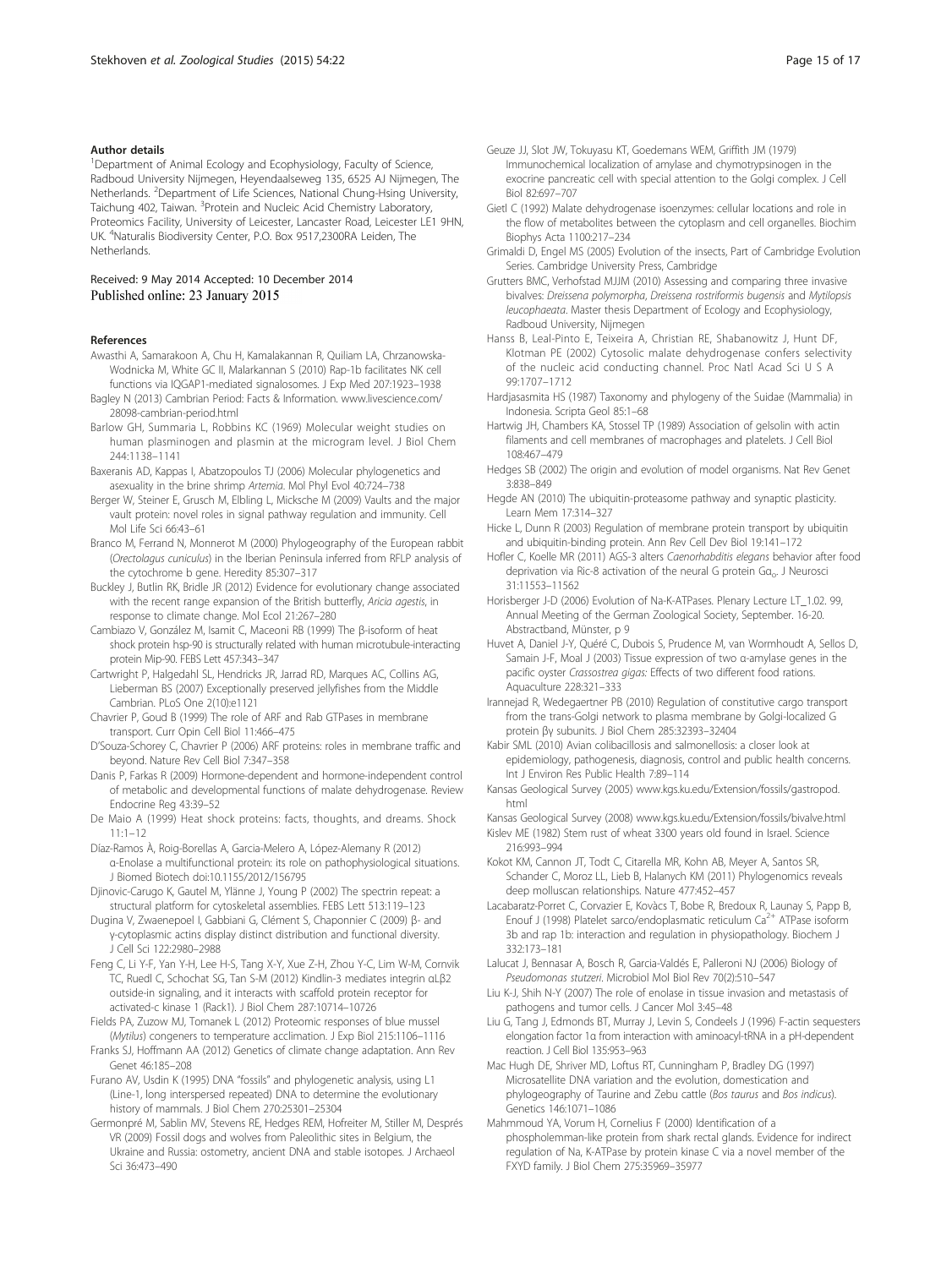- <span id="page-15-0"></span>Manosroi J, Tayapiwatana C, Götz F, Werner RG, Manosroi A (2001) Secretion of active recombinant human tissue plasminogen activator derivatives in Escherichia coli. Appl Environ Microbiol 67:2657–2664
- Margolis RN, Cardell RR, Curnow RT (1979) Association of glycogen synthase phosphatase and phosphorylase phosphatase activities with membranes of hepatic smooth endoplasmic reticulum. J Cell Biol 83:348–356
- Marridonneau-Parini I, de Gunzburg J (1992) Association of rap1 and rap2 proteins with the specific granules of human neutrophils: translocation to the plasma membrane during cell activation. J Biol Chem 267:6396–6402
- Marshansky V, Futai M (2008) The V-type H<sup>+</sup>-ATPase in vesicular trafficking: targeting, regulation and function. Curr Opin Cell Biol 20:415–426
- Mlikovský J (1989) A new guinea fowl (Aves, Phasianidae) from the late Eocene of France. Ann Naturhist Mus Wien 90A:63–66
- Mollinedo F, Perez-Sala D, Gajate C, Jimenez B, Rodriguez P, Lacal JC (1993) Localization of rap1 and rap2 proteins in the gelatinase-containing granules of human neutrophils. FEBS Lett 326:209–214
- Murti KG, Smith HT, Fried VA (1988) Ubiquitin is a component of the microtubule network. Proc Natl Acad Sci U S A 85:3019–3023
- Napolitano A, de Lucia M, Panzella L, d'Ischia M (2008) The "benzothiazine" chromophore of pheomelanins: a reassessment. Photochem Photobiol 84:593–599
- Ngsee JK, Elferink LA, Scheller RH (1991) A family of ras-like GTP-binding proteins expressed in electromotor neurons. J Biol Chem 266:2675–2680
- Nyitray L, Goodwin EB, Szent-Györgyi AG (1991) Complete primary structure of a scallop striated muscle myosin heavy chain. Sequence comparison with other heavy chains reveals regions that might be critical for regulation. J Biol Chem 266:18469–18476
- Nylandsted J, Gyrd-Hansen M, Danielewicz A, Fehrenbacher N, Lademann U, Høyer-Hansen M, Weber E, Multhoff G, Rohde M, Jäättelä M (2004) Heat shock protein 70 promotes cell survival by inhibiting lysosomal membrane permeabilization. J Exp Med 200:425–435
- Obsil T, Obsilova V (2011) Structural basis of 14-3-3 protein functions. Semin. Cell Dev Biol doi:10.1016/j.semcdb. 2011.09.001
- Oklahoma State University, Department of Animal Science (Ansi): [\(www.ansi.okstate.](http://www.ansi.okstate.edu/breeds/goats/) [edu/breeds/goats/](http://www.ansi.okstate.edu/breeds/goats/))
- Picó FX, Méndez-Vigo B, Martínez-Zapater JM, Alonso-Blanco C (2008) Natural genetic variation of Arabidopsis thaliana is geographically structured in the Iberian Peninsula. Genetics 180:1009–1021
- Pidwirny M (2012) Geologic time, The Encyclopedia of Earth. Educational site of the Environmental Information Coalition (EIC), Washington D.C, [www.eoearth.org](http://www.eoearth.org)
- Pollard TD, Cooper JA (2009) Actin, a central player in cell shape and movement. Science 326:1208–1212
- Pre-Historic Sharks (2012) About prehistoric Sharks-Megalodon, fossil teeth, ([http://www.sharkattacks.com/prehistoric.htm\)](http://www.sharkattacks.com/prehistoric.htm)
- Reid GBR, Hetherington R (2010) The climate connection: climate change and human evolution. Cambridge University Press, Cambridge, UK, p64.ISBN 0-521-14723-9
- Reusch TBH, Wood TE (2007) Molecular ecology of global change. Mol Ecol 16:3973–3992
- Riva C, Cristoni S, Binelli A (2012) Effects of triclosan in the freshwater mussel Dreissena polymorpha: a proteomic investigation. Aquatic toxicol 118–119:62–71
- Robinson MS, Bonifacino JS (2001) Adapter-related proteins. Curr Opin Cell Biol 13:444–453
- Rowling PJE, McLaughlin SH, Pollock GS, Freedman RB (1994) A single purification procedure for the major resident proteins of the ER lumen: endoplasmin, BIP, calreticulin and protein disulfide isomerase. Prot Expr Purif 5:331–336
- Roy-Burman A, Savel RH, Racine S, Swanson BL, Revadigar NS, Fujimoto J, Sawa T, Frank DW, Wiener-Kronish JP (2001) Type III protein secretion is associated with death in lower respiratory and systemic Pseudomonas aeruginosa infections. J Inf Dis 183:1767–1774
- Sahyoun N, McDonald OB, Farrell F, Lapetina EG (1991) Phosphorylation of Ras-related GTP-binding protein, Rap-1b, by a neuronal  $Ca<sup>2+</sup>/calmoduli$ ndependent protein kinase, CaM kinase Gr. Proc Natl Acad Sci U S A 88:2643–2647
- Schumann GL, Leonard KJ (2000) Stem Rust of Wheat (black rust). The Plant Health Instructor. doi:10.1094/PHI-I-2000-0721-01
- Schuurmans Stekhoven FMAH, Grell E, Atsma W, Flik G, Wendelaar Bonga SE (2003) Organ-related distribution of phospholemman in the spiny dogfish Squalus acanthias. Biochem Biophys Res Commun 303:1008–1011
- Schuurmans Stekhoven FMAH, Wendelaar Bonga SE, Flik G (2004) Extranuclear histones in teleost gills: an evolutionary study. Fish. Physiol Biochem 30:201–211
- Schuurmans Stekhoven FMAH, Wendelaar Bonga SE, Lee T-H, Bottrill AR (2010) Presence or absence of the Cl<sup>−</sup> channel phospholemman in the rectal gland of sharks: a comparative study. Zool Studies 49:326–334
- Schuurmans Stekhoven FMAH, Lee T-H, Wang P-J, Jang-Liaw N-H, Tanaka S, Bottrill AR (2012) Proteomic studies of various organs and tissues of the frilled shark Chlamydoselachus anguineus. Zool Studies 51:1248–1269
- Seo J-K, Stephenson J, Noga EJ (2011) Multiple antibacterial histone H2B proteins are expressed in tissues of American oyster. Comp Biochem Physiol B 158:223–229
- Smith AB (1984) Echinoid Palaeobiology in Special Topics in Palaeontology 1. Allen & Unwin, London
- Souès S, Kann M-L, Fouquet J-P, Melki R (2003) The cytosolic chaperonin CCT associates to cytoplasmic microtubular structures during mammalian spermiogenesis and to heterochromatin in germline and somatic cells. Exp Cell Res 288:363–373
- Sreedhar AS, Kalmár E, Csermely P, Shen Y-F (2004) Hsp90 isoforms: functions, expression and clinical importance. FEBS Lett 562:11–15
- Stryer L (1995a) The Power Stroke in Contraction is Driven by Conformational Changes in the Myosin S1 Head, 4th edn. Biochemistry, WH Freeman and Company, NY, pp 399–400
- Stryer L (1995b) Phosphoenolpyruvate Carboxykinase, 4th edn. Biochemistry, WH Freeman and Company, NY, p 571
- Stryer L (1995c) Nitrogen Fixation: Microorganisms Use ATP and a Powerful Reductant to Reduce  $N_2$  to  $NH_3$ , 4th edn. Biochemistry, WH Freeman and Company, NY, pp 714–717
- Takehana Y, Nagai N, Matsuda M, Tsuchiya K, Sakaizumi M (2003) Geographic variation and diversity of the cytochrome b gene in Japanese wild populations of Medaka, Orizias latipes. Zool Sci 20:1279–1291
- Takeuchi T, Harris JL, Huang W, Yan KW, Coughlin SR, Craik CS (2000) Cellular localization of membrane-type serine protease 1 and identification of protease-activated receptor-2 and single-chain urokinase-type plasminogen activator as substrates. J Biol Chem 275:26333–26342
- Tata JR (1964) Subcellular redistribution of liver α-glucan phosphorylase during alterations in glycogen content. Biochem J 90:284–292
- Tisdale EJ, Azizi F, Artalejo CR (2009) Rab 2 utilizes glyceraldehyde-3-phosphate dehydrogenase and protein kinase Ci to associate with microtubules and to recruit dynein. J Biol Chem 284:5876–5884
- Tomanek L, Zuzow MJ (2010) The proteomic response of the mussel congeners Mytilus galloprovincialis and M. trossulus to acute heat stress: implications for thermal tolerance limits and metabolic costs of thermal stress. J Exp Biol 213:3559–3574
- Tomanek L, Zuzow MJ, Hitt L, Serafini L, Valenzuela JJ (2012) Proteomics of hyposaline stress in blue mussel congeners (genus Mytilus): implications for biogeographic range limits in response to climate change. J Exp Biol doi:10.1242/jeb.076448
- Ueta H, Nagasawa H, Oyabu-Manabe Y, Toida K, Ishimura K, Hori H (2004) Localisation of enolase in synaptic plasma membrane as an αγ heterodimer in rat brain. Neurosc Res 48:379–386
- Valderrama F, Therapala S, Ridley AJ (2012) Radixin regulates cell migration and cell-cell adhesion through Rac 1. J Cell Sci 125:3310–3319
- Van der Velde G, van der Gaag M, Rajagopal S, Jenner HA (1998) Where do the exotic mussels Dreissena polymorpha and Mytilopsis leucophaeata meet in the brackish Noordzeekanaal, The Netherlands? In: 8th International Zebra Mussel and Other Aquatic Nuisance Species Conference, 16–19 March 1998, Sacramento, USA, p. 54
- Venier P, de Pittà C, Bernante F, Varotto L, de Nardi B, Bovo G, Roch P, Novoa B, Figueras A, Pallavicini A, Lanfranchi G (2009) MytiBase: a knowledge base of mussel (M. galloprovincialis) transcribed sequences. BMC Genomics 10:72, doi[:10.1186/1471-2164-10-72](http://dx.doi.org/10.1186/1471-2164-10-72)
- Verneau O, Catzeflis F, Furano AV (1998) Determining and dating recent rodent speciation events by using L1 (Line-1) retrotransposons. Proc Natl Acad Sci U S A 95:11284–11289
- Verween A, Vincx M, Degraer S (2010) Mytilopsis leucophaeata: the brackish water equivalent of Dreissena polymorpha? A review. In: Van der Velde G, Rajagopal S, Bij de Vaate A (eds) The zebra mussel in Europe. Backhuys Publishers, Leiden/ Margraf Publishers, Weikersheim, pp 29–44
- Veyrunes F, Dobigny G, Yang F, O'Brien PCM, Catalan J, Robinson TJ, Britton-Davidian J (2006) Phylogenomics of the genus Mus (Rodentia, Muridae): extensive genome repatterning is not restricted to the house mouse. Proc R Soc B 273:2925–2934